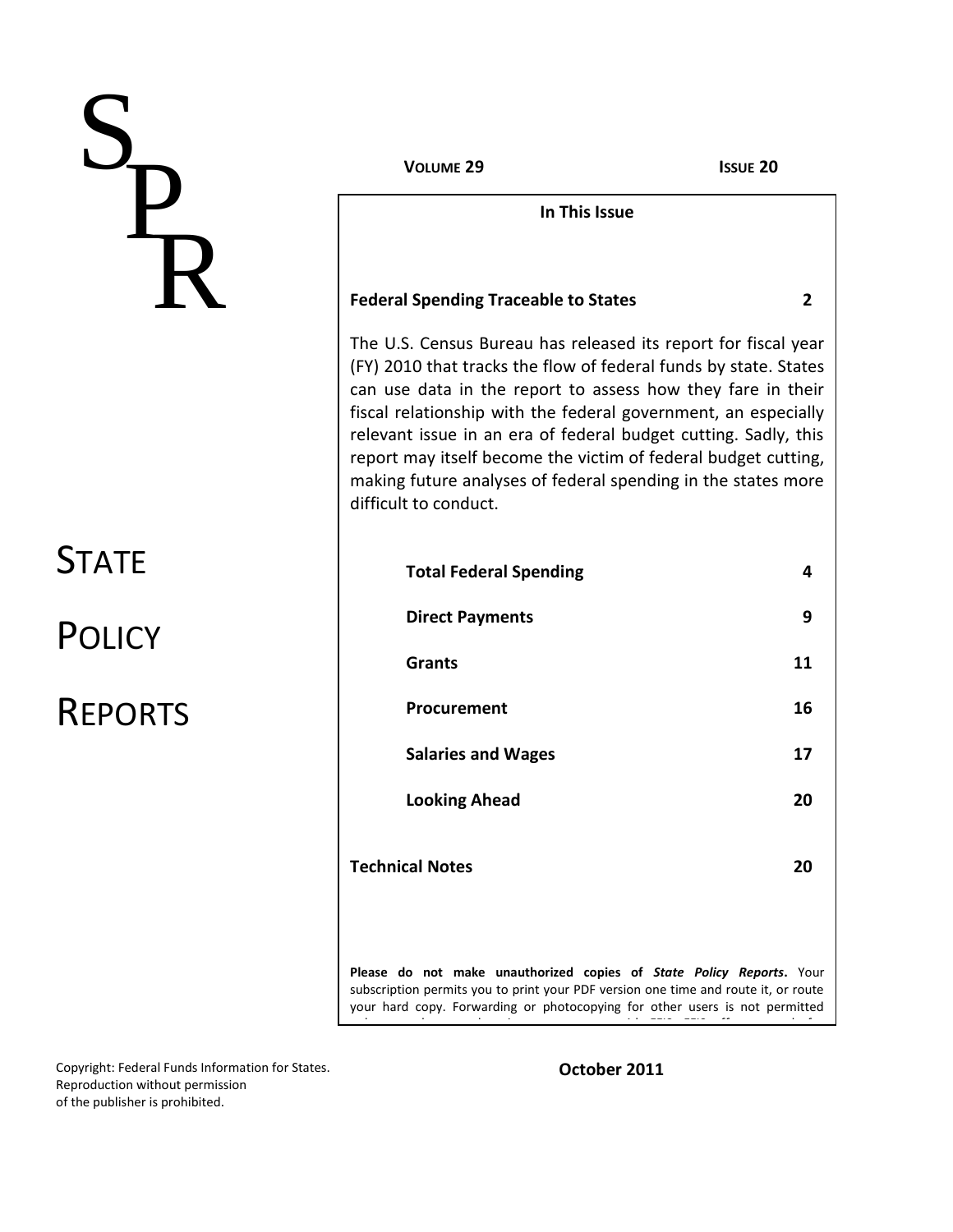# **Federal Spending Traceable to States**

In a typical year, federal funds play an important role in state budgets. However, the American Recovery and Reinvestment Act of 2009 (ARRA; P.L. 111-5) significantly increased the federal government's contribution to state revenues and spending. Reflecting this large infusion of dollars, the federal funds portion of state budgets jumped from an estimated 25.5% in FY 2000 to 29.5% in FY 2009 and 34.7% in FY 2010, according to the National Association of State Budget Officers (NASBO).

This issue of *Reports* provides detail from the Census Bureau's latest annual *Consolidated Federal Funds Report* (CFFR), which catalogs federal spending by state in FY 2010. ARRA funding is included in this report and per capita figures reflect April 1, 2010, population counts from the 2010 Census. This issue also looks back at changes in federal spending since FY 2000, shedding light on some spending trends that have taken place over the decade.

Federal spending traceable to states has increased by 56.8% in real terms since FY 2000. The next table lists the four main flows of federal funds covered by the CFFR in FYs 2000 and 2010, and indicates the share of the total represented by each.

| <b>Distribution of Federal Domestic Spending</b><br>(amounts in billions) |                        |            |               |            |  |  |
|---------------------------------------------------------------------------|------------------------|------------|---------------|------------|--|--|
|                                                                           | FY 2000 (2010 dollars) |            | FY 2010       |            |  |  |
| <b>Category</b>                                                           | Amount                 | % of Total | <b>Amount</b> | % of Total |  |  |
| Direct Payments                                                           | \$1,124                | 53.8%      | \$1,733       | 52.9%      |  |  |
| Grants                                                                    | 433                    | 20.7%      | 683           | 20.9%      |  |  |
| Procurement                                                               | 300                    | 14.3%      | 517           | 15.8%      |  |  |
| Salaries and Wages                                                        | 234                    | 11.2%      | 343           | 10.5%      |  |  |
| <b>Total</b>                                                              | \$2,090                | 100.0%     | \$3,276       | 100.0%     |  |  |

A quick way to assess how states are doing in their fiscal relationship with the federal government is to calculate the share of each of the above four categories that each state receives. If the share is roughly equivalent to each state's share of the national population, a rough measure of parity has been satisfied.

The next table shows this calculation for each state. The first column lists each state's share of the national population. The next column lists its share of total federal spending, which is then broken out into its components. **South Dakota** provides a good example of a state with an "average" performance, with 0.3% of the national population and a similar share of each of the components of federal spending. In contrast, federal funding is concentrated more heavily in a particular component for **Virginia** (procurement) and **New York** (grants).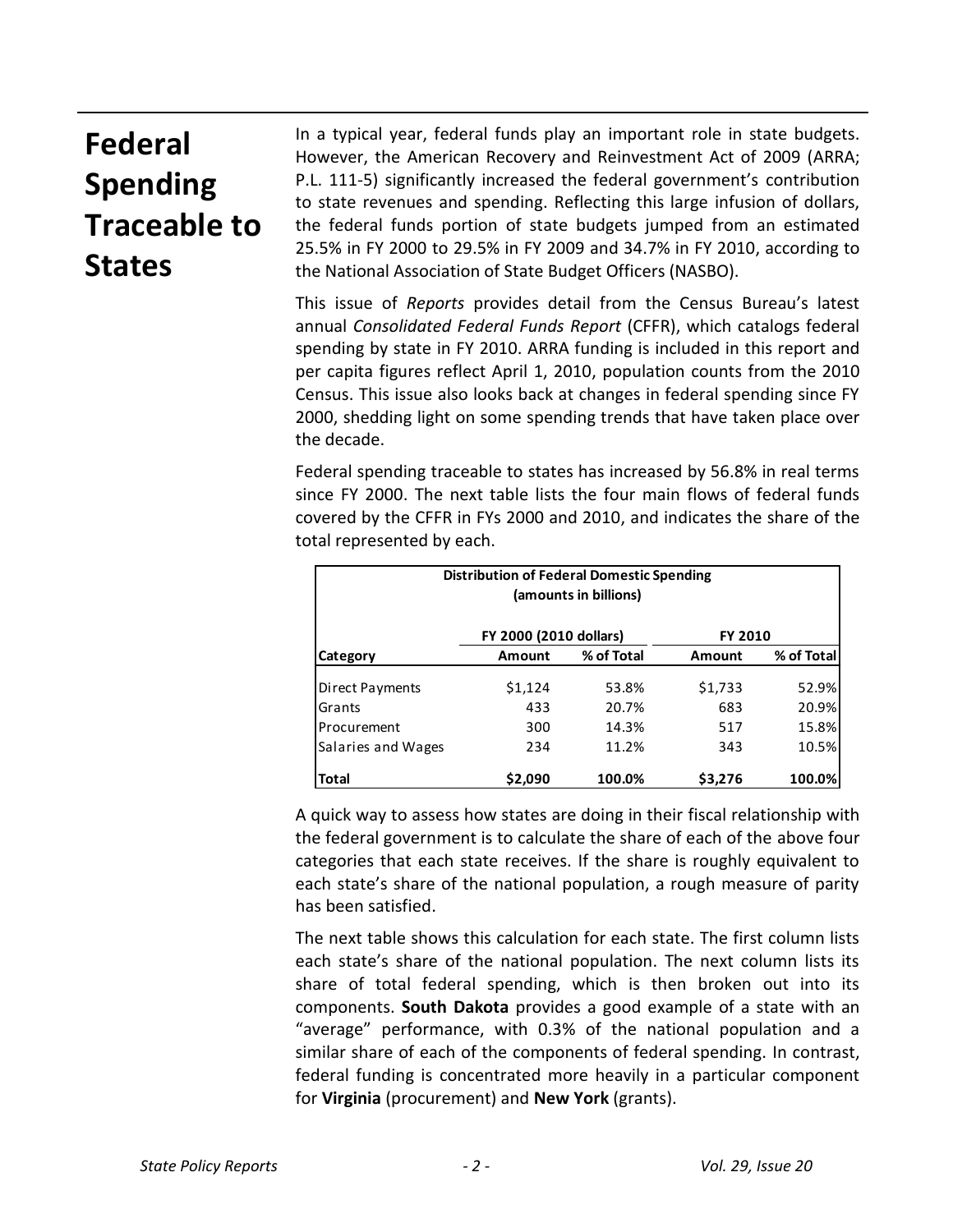### **State Share of Federal Spending by Category, FY 2010**

|                      |            |                      | <b>Direct Payments</b> |         |         |             |              |
|----------------------|------------|----------------------|------------------------|---------|---------|-------------|--------------|
|                      |            | <b>Total Federal</b> | Retirement/            |         |         |             | Salaries and |
| <b>State</b>         | Population | Spending             | Disability             | Other   | Grants  | Procurement | Wages        |
| Alabama              | 1.5%       | 1.7%                 | 2.0%                   | 1.6%    | 1.4%    | 2.0%        | 1.6%         |
| Alaska               | 0.2        | 0.4                  | 0.2                    | 0.1     | 0.5     | 0.5         | 1.2          |
| Arizona              | 2.0        | 2.0                  | 2.0                    | 1.7     | 2.1     | 2.5         | $1.5\,$      |
| Arkansas             | 0.9        | 0.9                  | 1.1                    | 0.9     | 1.0     | 0.3         | 0.7          |
| California           | 11.9       | 10.2                 | 9.3                    | 10.7    | 11.5    | 11.1        | 7.2          |
| Colorado             | 1.6        | 1.5                  | $1.4\,$                | 1.1     | 1.3     | 2.0         | 2.5          |
| Connecticut          | $1.1\,$    | $1.7\,$              | 1.1                    | 2.9     | $1.2\,$ | 2.3         | 0.6          |
| Delaware             | 0.3        | 0.2                  | 0.3                    | 0.2     | 0.3     | 0.1         | 0.2          |
| Florida              | $6.0\,$    | 5.7                  | 7.0                    | 7.7     | 4.1     | 3.5         | 3.8          |
| Georgia              | 3.1        | 2.8                  | 2.8                    | 2.4     | 2.5     | 2.4         | 5.1          |
| Hawaii               | 0.4        | 0.6                  | 0.5                    | 0.3     | 0.4     | 0.5         | 2.3          |
| Idaho                | 0.5        | 0.4                  | 0.5                    | 0.3     | 0.4     | 0.5         | 0.4          |
| Illinois             | 4.1        | 3.4                  | 3.7                    | 4.0     | 3.5     | 2.2         | 2.3          |
| Indiana              | 2.1        | 1.8                  | 2.2                    | 2.1     | 1.8     | 1.1         | 1.3          |
| lowa                 | 1.0        | 0.9                  | 1.0                    | 1.0     | 0.9     | 0.5         | $0.6\,$      |
| Kansas               | 0.9        | 0.9                  | 0.9                    | 0.8     | 0.7     | 0.6         | 1.7          |
| Kentucky             | 1.4        | $1.7$                | 1.6                    | 2.0     | 1.4     | 1.4         | 2.7          |
| Louisiana            | 1.4        | 1.6                  | 1.4                    | 1.6     | 2.2     | 1.4         | $1.4\,$      |
| Maine                | 0.4        | 0.4                  | 0.5                    | 0.4     | 0.6     | 0.3         | 0.3          |
| Maryland             | 1.8        | 2.9                  | 2.1                    | 2.6     | 2.1     | 5.1         | $4.4\,$      |
| Massachusetts        | 2.1        | 2.5                  | 2.0                    | 2.6     | 3.3     | 3.1         | 1.3          |
| Michigan             | 3.2        | 2.8                  | 3.5                    | 3.3     | 3.0     | 1.3         | 1.4          |
| Minnesota            | 1.7        | 1.4                  | 1.6                    | 1.6     | 1.5     | 0.6         | 1.0          |
| Mississippi          | 0.9        | 1.0                  | 1.1                    | 1.0     | $1.2$   | 0.5         | 0.9          |
| Missouri             | 1.9        | 2.1                  | 2.1                    | 2.1     | 2.0     | 2.5         | 2.1          |
| Montana              | 0.3        | 0.3                  | 0.4                    | 0.3     | 0.4     | 0.2         | 0.3          |
| Nebraska             | 0.6        | 0.5                  | 0.6                    | 0.5     | 0.5     | 0.3         | 0.5          |
| Nevada               | 0.9        | 0.6                  | 0.8                    | 0.5     | 0.5     | 0.5         | 0.6          |
| New Hampshire        | 0.4        | 0.3                  | 0.5                    | 0.3     | 0.3     | 0.3         | 0.3          |
| New Jersey           | 2.8        | 2.5                  | 2.7                    | 3.0     | 2.3     | 2.0         | 1.6          |
| New Mexico           | 0.7        | 0.9                  | 0.7                    | 0.5     | $1.0\,$ | $1.5\,$     | 0.8          |
| New York             | $6.2\,$    | 6.2                  | 5.9                    | 7.0     | 9.2     | 2.7         | 4.1          |
| North Carolina       | 3.0        | 2.8                  | 3.2                    | 2.4     | 2.9     | $1.2\,$     | 4.5          |
| North Dakota         | 0.2        | 0.3                  | 0.2                    | 0.3     | 0.3     | 0.1         | 0.3          |
| Ohio                 | 3.7        | 3.2                  | 3.8                    | 3.8     | 3.6     | 1.7         | $2.0\,$      |
| Oklahoma             | $1.2\,$    | $1.2\,$              | 1.4                    | $1.1\,$ | 1.1     | 0.7         | 1.6          |
| Oregon               | $1.2\,$    | 1.0                  | 1.3                    | 1.0     | 1.3     | 0.4         | 0.7          |
| Pennsylvania         | 4.1        | 4.5                  | 4.8                    | 5.5     | 4.3     | 3.7         | 2.6          |
| Rhode Island         | 0.3        | 0.4                  | 0.4                    | 0.4     | 0.5     | 0.2         | 0.3          |
| South Carolina       | $1.5\,$    | 1.4                  | 1.7                    | 1.2     | 1.2     | 1.6         | $1.3$        |
| South Dakota         | $0.3\,$    | 0.3                  | 0.3                    | 0.3     | 0.3     | 0.2         | 0.3          |
| Tennessee            | $2.0\,$    | $2.1\,$              | 2.3                    | 2.4     | $2.1\,$ | 2.0         | $1.1\,$      |
| Texas                | 8.0        | $6.9\,$              | 6.6                    | $6.1\,$ | 6.5     | 7.9         | 8.7          |
| Utah                 | $0.9\,$    | $0.7\,$              | 0.7                    | $0.7\,$ | 0.7     | 0.7         | 0.9          |
| Vermont              | 0.2        | 0.2                  | 0.2                    | 0.2     | 0.3     | 0.2         | $0.2\,$      |
| Virginia             | 2.6        | 4.2                  | 3.1                    | $2.0\,$ | $1.8\,$ | 11.3        | $6.2\,$      |
| Washington           | $2.1\,$    | $2.1\,$              | $2.2\,$                | $1.7\,$ | $2.2$   | $1.9\,$     | 3.4          |
| West Virginia        | $0.6\,$    | $0.7\,$              | 0.8                    | $0.6\,$ | 0.7     | 0.3         | 0.6          |
| Wisconsin            | 1.8        | $1.7\,$              | 1.8                    | $1.6\,$ | 1.8     | 1.9         | 0.9          |
| Wyoming              | 0.2        | 0.2                  | 0.2                    | $0.1\,$ | 0.3     | $0.1\,$     | 0.2          |
| <b>United States</b> | 100.0%     | 100.0%               | 100.0%                 | 100.0%  | 100.0%  | 100.0%      | 100.0%       |

*Note: Numbers may not add to 100 because of the exclusion of DC and outlying areas.*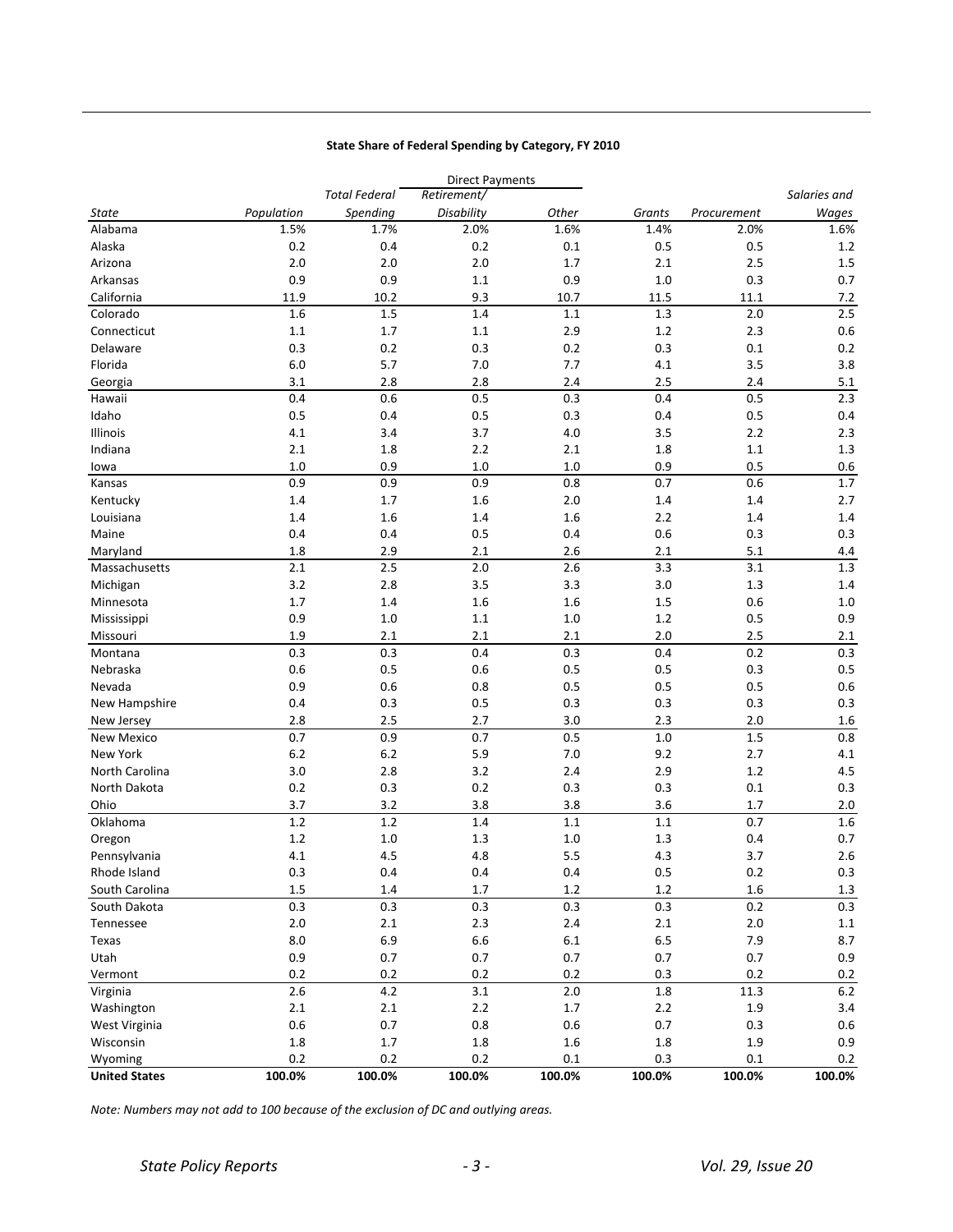This type of analysis is most useful for grants, because many grant formulas rely on some variation of population data to distribute funds.

# **Total Federal Spending**

The next table lists total federal spending relative to population for each state. States at the top of the table received more than twice as much per capita federal spending as bottom-ranking states. Despite a significant decline in its federal procurement dollars (after a spike in FY 2009), **Alaska** received the highest per capita federal spending for a second consecutive year in FY 2010. **Virginia** and **Maryland**, which always rank high in per capita spending due to significant federal procurement contracts and high numbers of federal government employees, also maintained positions near the top.

### **Per Capita Federal Spending FY 2010**

| Rank         | <b>State</b>         | Amount   | <b>Rank</b> | <b>State</b>   | Amount   |
|--------------|----------------------|----------|-------------|----------------|----------|
| $\mathbf{1}$ | Alaska               | \$17,762 | 26          | Kansas         | \$10,180 |
| 2            | Virginia             | 17,008   | 27          | Arizona        | 10,079   |
| 3            | Maryland             | 16,673   | 28          | South Carolina | 10,070   |
| 4            | Connecticut          | 15,662   | 29          | Florida        | 9,930    |
| 5            | Hawaii               | 15,331   | 30          | Arkansas       | 9,912    |
| 6            | New Mexico           | 13,578   | 31          | Colorado       | 9,880    |
| 7            | Kentucky             | 13,198   | 32          | Wisconsin      | 9,648    |
| 8            | North Dakota         | 12,930   | 33          | Georgia        | 9,537    |
| 9            | Massachusetts        | 12,593   | 34          | North Carolina | 9,516    |
| 10           | Vermont              | 11,834   | 35          | lowa           | 9,316    |
| 11           | Alabama              | 11,820   | 36          | Ohio           | 9,227    |
| 12           | Missouri             | 11,746   | 37          | New Jersey     | 9,212    |
| 13           | Louisiana            | 11,738   | 38          | Michigan       | 9,199    |
| 14           | South Dakota         | 11,676   | 39          | Idaho          | 9,092    |
| 15           | West Virginia        | 11,609   | 40          | Nebraska       | 9,052    |
| 16           | Pennsylvania         | 11,489   | 41          | Indiana        | 9,038    |
| 17           | Rhode Island         | 11,172   | 42          | Delaware       | 8,994    |
| 18           | Maine                | 11,024   | 43          | Texas          | 8,977    |
| 19           | Wyoming              | 11,019   | 44          | California     | 8,960    |
| 20           | Montana              | 10,874   | 45          | Oregon         | 8,868    |
| 21           | Tennessee            | 10,852   | 46          | New Hampshire  | 8,610    |
| 22           | Mississippi          | 10,588   | 47          | Illinois       | 8,571    |
| 23           | Washington           | 10,475   | 48          | Utah           | 8,519    |
|              | <b>United States</b> | 10,460   | 49          | Minnesota      | 8,367    |
| 24           | <b>New York</b>      | 10,438   | 50          | Nevada         | 7,321    |
| 25           | Oklahoma             | 10,256   |             |                |          |

The next two tables look at the relative importance of the four spending categories in each state, the first by listing the share of each state's total accounted for by a particular category, and the second by listing the per capita funding for each state in each of the four categories.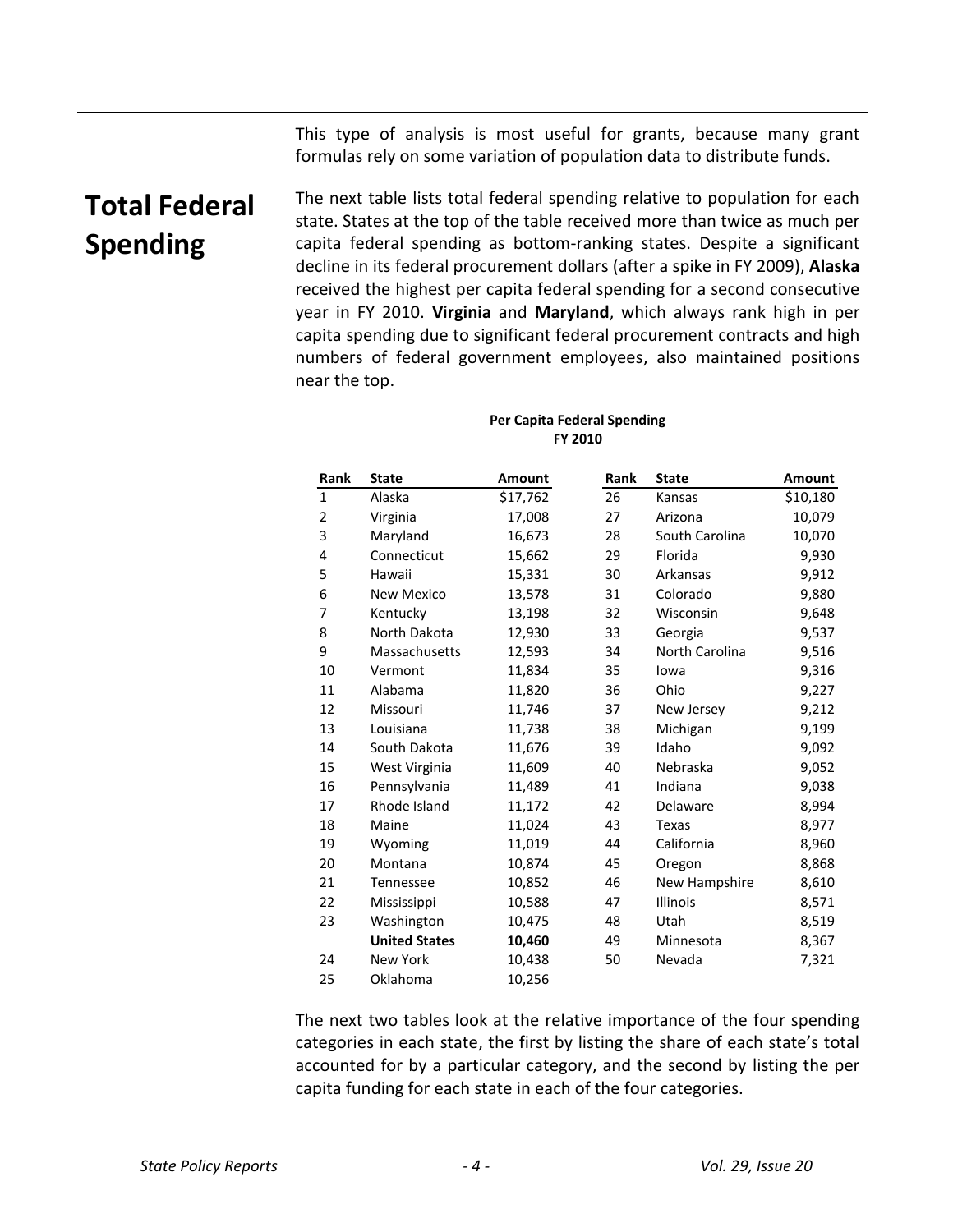### **Percent Distribution of Federal Spending, FY 2010**

|                      |        | <b>Direct Payments</b><br>Retirement/ |       |        |             |                |
|----------------------|--------|---------------------------------------|-------|--------|-------------|----------------|
| State                | Total  | <b>Disability</b>                     | Other | Grants | Procurement | Salaries/Wages |
| Alabama              | 100.0% | 31.8%                                 | 23.3% | 16.4%  | 18.6%       | 9.9%           |
| Alaska               | 100.0  | 12.6                                  | 8.2   | 27.5   | 19.5        | 32.1           |
| Arizona              | 100.0  | 28.8                                  | 21.3  | 22.3   | 19.9        | 7.7            |
| Arkansas             | 100.0  | 35.9                                  | 26.0  | 23.7   | 6.1         | 8.4            |
| California           | 100.0  | 25.4                                  | 26.4  | 23.6   | 17.2        | 7.4            |
| Colorado             | 100.0  | 25.8                                  | 18.5  | 17.7   | 20.9        | 17.1           |
| Connecticut          | 100.0  | 18.1                                  | 42.3  | 14.8   | 21.4        | 3.4            |
| Delaware             | 100.0  | 37.8                                  | 23.5  | 25.4   | 4.5         | 8.8            |
| Florida              | 100.0  | 34.5                                  | 33.9  | 15.0   | 9.6         | 6.9            |
| Georgia              | 100.0  | 28.2                                  | 21.4  | 18.1   | 13.5        | 18.8           |
| Hawaii               | 100.0  | 20.9                                  | 13.5  | 14.5   | 13.2        | 37.9           |
| Idaho                | 100.0  | 32.0                                  | 19.9  | 20.9   | 18.5        | 8.7            |
| Illinois             | 100.0  | 30.8                                  | 29.6  |        | 10.5        | 7.2            |
|                      |        |                                       |       | 21.9   |             | 7.4            |
| Indiana              | 100.0  | 33.6                                  | 29.2  | 20.4   | 9.4         |                |
| lowa                 | 100.0  | 33.3                                  | 29.1  | 22.5   | 8.4         | 6.7            |
| Kansas               | 100.0  | $29.\overline{6}$                     | 23.6  | 16.3   | 10.5        | 20.0           |
| Kentucky             | 100.0  | 25.9                                  | 28.4  | 16.6   | 13.1        | 16.1           |
| Louisiana            | 100.0  | 24.5                                  | 24.6  | 28.4   | 13.7        | 8.8            |
| Maine                | 100.0  | 33.4                                  | 21.1  | 25.9   | 11.9        | 7.7            |
| Maryland             | 100.0  | 19.9                                  | 22.0  | 15.0   | 27.6        | 15.6           |
| Massachusetts        | 100.0  | 22.3                                  | 25.7  | 27.1   | 19.4        | 5.5            |
| Michigan             | 100.0  | 35.6                                  | 29.3  | 22.6   | 7.1         | 5.3            |
| Minnesota            | 100.0  | 32.2                                  | 29.9  | 23.7   | 6.6         | 7.6            |
| Mississippi          | 100.0  | 31.1                                  | 25.7  | 25.1   | 8.5         | 9.6            |
| Missouri             | 100.0  | 27.3                                  | 23.9  | 19.9   | 18.5        | $10.4\,$       |
| Montana              | 100.0  | 31.6                                  | 22.3  | 27.3   | 7.6         | 11.1           |
| Nebraska             | 100.0  | 33.0                                  | 27.1  | 21.2   | 7.9         | 10.8           |
| Nevada               | 100.0  | 36.6                                  | 22.6  | 18.7   | 12.2        | 9.8            |
| New Hampshire        | 100.0  | 38.0                                  | 21.2  | 20.4   | 12.7        | 7.8            |
| New Jersey           | 100.0  | 30.7                                  | 30.7  | 19.1   | 12.6        | 6.9            |
| <b>New Mexico</b>    | 100.0  | 23.7                                  | 15.5  | 24.0   | 26.8        | 9.9            |
| New York             | 100.0  | 26.6                                  | 28.4  | 31.2   | 6.9         | 6.9            |
| North Carolina       | 100.0  | 32.6                                  | 21.6  | 22.2   | 6.7         | 16.9           |
| North Dakota         | 100.0  | 25.4                                  | 28.6  | 25.7   | 7.9         | 12.5           |
| Ohio                 | 100.0  | 33.0                                  | 29.2  | 22.9   | 8.3         | 6.6            |
| Oklahoma             | 100.0  | 32.7                                  | 23.6  | 20.4   | 8.8         | 14.5           |
| Oregon               | 100.0  | 35.6                                  | 25.3  | 25.6   | 6.0         | 7.6            |
| Pennsylvania         | 100.0  | 29.8                                  | 30.8  | 20.2   | 13.3        | 6.0            |
| Rhode Island         | 100.0  | 28.3                                  | 27.9  | 26.8   | 8.5         | 8.5            |
| South Carolina       | 100.0  | 34.2                                  | 20.7  | 17.6   | 17.5        | 9.9            |
| South Dakota         | 100.0  | 27.6                                  | 28.3  | 23.7   | 9.6         | 10.8           |
| Tennessee            | 100.0  | 30.7                                  | 28.6  | 20.5   | 14.7        | 5.6            |
| Texas                | 100.0  | 26.8                                  | 22.2  | 19.8   | 18.0        | 13.3           |
| Utah                 | 100.0  | 25.6                                  | 23.7  | 21.2   | 16.0        | 13.6           |
| Vermont              | 100.0  | 27.1                                  | 18.4  | 32.1   | 12.6        | 9.8            |
| Virginia             | 100.0  | 20.8                                  | 11.8  | 9.0    | 42.9        | 15.5           |
| Washington           | 100.0  | 29.1                                  | 19.4  | 20.9   | 14.3        | 16.4           |
| West Virginia        | 100.0  | 36.0                                  | 23.6  | 23.1   | 8.3         | 9.0            |
| Wisconsin            | 100.0  | 30.7                                  | 24.3  | 21.9   | 17.9        | 5.3            |
| Wyoming              | 100.0  | 26.5                                  | 16.6  | 36.3   | 9.2         | 11.4           |
| <b>United States</b> | 100.0% | 28.1%                                 | 25.2% | 20.9%  | 15.3%       | 10.5%          |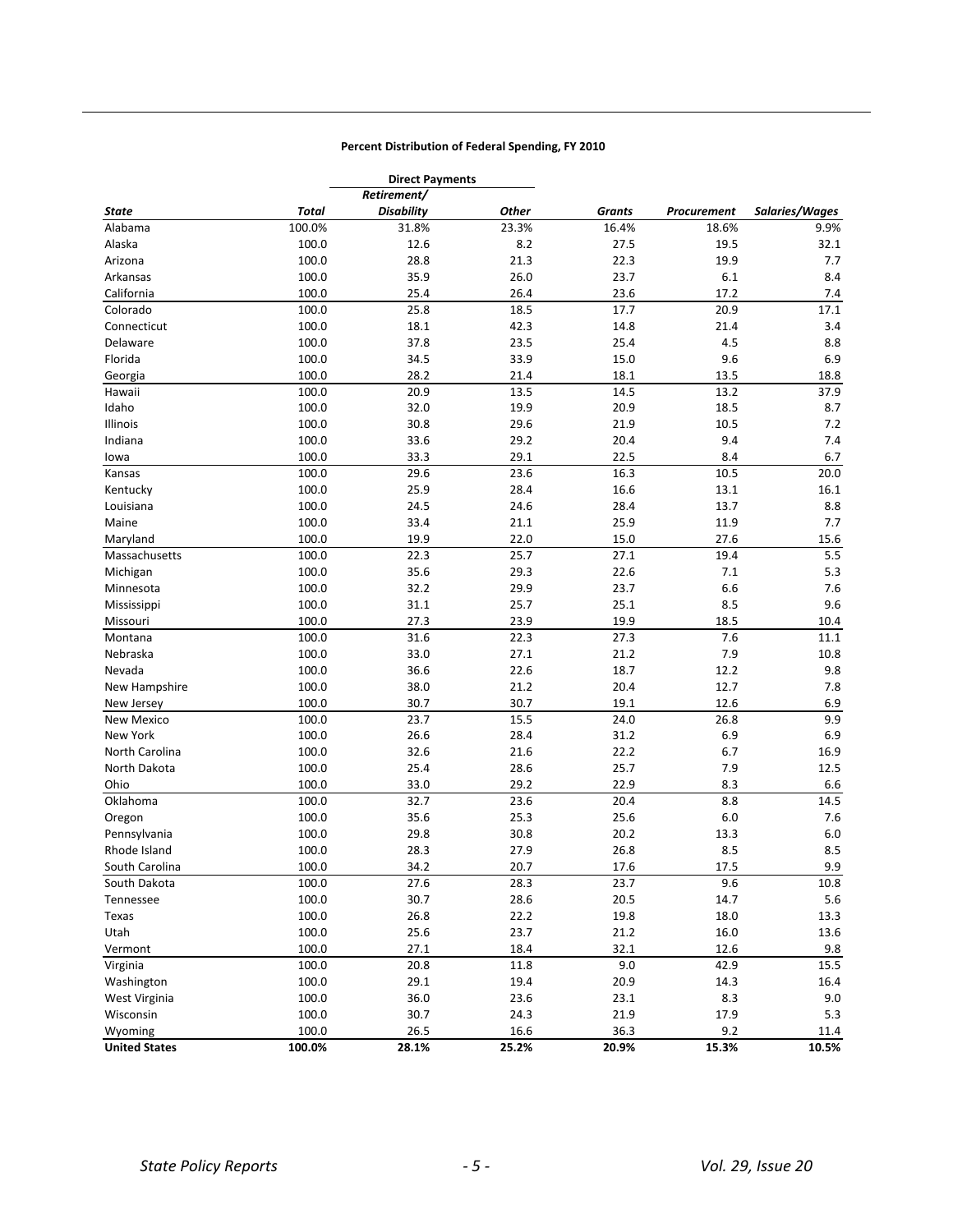### **Per Capita Distribution of Federal Spending, FY 2010**

| <b>State</b>         | <b>Total</b> | <b>Direct Payments</b> | <b>Grants</b> | Procurement | Salaries/Wages |
|----------------------|--------------|------------------------|---------------|-------------|----------------|
| Alabama              | \$11,820     | \$6,512                | \$1,940       | \$2,193     | \$1,174        |
| Alaska               | 17,762       | 3,704                  | 4,879         | 3,470       | 5,710          |
| Arizona              | 10,079       | 5,049                  | 2,247         | 2,005       | 779            |
| Arkansas             | 9,912        | 6,136                  | 2,347         | 600         | 829            |
| California           | 8,960        | 4,639                  | 2,117         | 1,544       | 660            |
| Colorado             | 9,880        | 4,376                  | 1,748         | 2,061       | 1,694          |
| Connecticut          | 15,662       | 9,463                  | 2,322         | 3,345       | 532            |
| Delaware             | 8,994        | 5,514                  | 2,289         | 404         | 788            |
| Florida              | 9,930        | 6,792                  | 1,493         | 956         | 690            |
| Georgia              | 9,537        | 4,728                  | 1,729         | 1,286       | 1,793          |
| Hawaii               | 15,331       | 5,284                  | 2,224         | 2,018       | 5,806          |
| Idaho                | 9,092        | 4,717                  | 1,901         | 1,680       | 794            |
| Illinois             | 8,571        | 5,172                  | 1,875         | 904         | 620            |
| Indiana              | 9,038        | 5,673                  | 1,845         | 848         | 672            |
| lowa                 | 9,316        | 5,813                  | 2,099         | 779         | 624            |
| Kansas               | 10,180       | 5,409                  | 1,660         | 1,072       | 2,039          |
| Kentucky             | 13,198       | 7,162                  | 2,190         | 1,725       | 2,121          |
| Louisiana            | 11,738       | 5,765                  | 3,328         | 1,608       | 1,037          |
| Maine                | 11,024       | 6,012                  | 2,851         | 1,307       | 854            |
| Maryland             | 16,673       | 6,972                  | 2,501         | 4,594       | 2,605          |
| Massachusetts        | 12,593       | 6,049                  | 3,414         | 2,442       | 688            |
| Michigan             | 9,199        | 5,977                  | 2,082         | 654         | 485            |
| Minnesota            | 8,367        | 5,190                  | 1,985         | 556         | 635            |
| Mississippi          | 10,588       | 6,021                  | 2,653         | 898         | 1,017          |
| Missouri             | 11,746       | 6,015                  | 2,338         | 2,171       | 1,222          |
| Montana              | 10,874       | 5,867                  | 2,971         | 828         | 1,207          |
| Nebraska             | 9,052        | 5,440                  | 1,920         | 715         | 976            |
| Nevada               | 7,321        | 4,340                  | 1,371         | 891         | 719            |
| New Hampshire        | 8,610        | 5,096                  | 1,755         | 1,090       | 668            |
| New Jersey           | 9,212        | 5,655                  | 1,758         | 1,164       | 634            |
| <b>New Mexico</b>    | 13,578       | 5,328                  | 3,264         | 3,642       | 1,344          |
| New York             | 10,438       | 5,746                  | 3,256         | 716         | 719            |
| North Carolina       | 9,516        | 5,159                  | 2,108         | 639         | 1,610          |
| North Dakota         | 12,930       | 6,974                  | 3,326         | 1,019       | 1,611          |
| Ohio                 | 9,227        | 5,742                  | 2,115         | 765         | 605            |
| Oklahoma             | 10,256       | 5,777                  | 2,094         | 900         | 1,486          |
| Oregon               | 8,868        | 5,394                  | 2,269         | 534         | 670            |
| Pennsylvania         | 11,489       | 6,957                  | 2,315         | 1,524       | 693            |
| Rhode Island         | 11,172       | 6,279                  | 2,995         | 951         | 947            |
| South Carolina       | 10,070       | 5,530                  | 1,775         | 1,767       | 998            |
| South Dakota         | 11,676       | 6,526                  | 2,764         | 1,121       | 1,266          |
| Tennessee            | 10,852       | 6,428                  | 2,221         | 1,598       | 605            |
| Texas                | 8,977        | 4,398                  | 1,775         | 1,614       | 1,190          |
| Utah                 | 8,519        | 4,199                  | 1,804         | 1,360       | 1,156          |
| Vermont              | 11,834       | 5,384                  | 3,803         | 1,489       | 1,157          |
| Virginia             | 17,008       | 5,550                  | 1,528         | 7,291       | 2,639          |
| Washington           | 10,475       | 5,076                  | 2,190         | 1,493       | 1,716          |
| West Virginia        | 11,609       | 6,919                  | 2,682         | 962         | 1,045          |
| Wisconsin            | 9,648        | 5,300                  | 2,109         | 1,724       | 515            |
| Wyoming              | 11,019       | 4,751                  | 3,999         | 1,010       | 1,258          |
| <b>United States</b> | \$10,460     | \$5,569                | \$2,187       | \$1,605     | \$1,099        |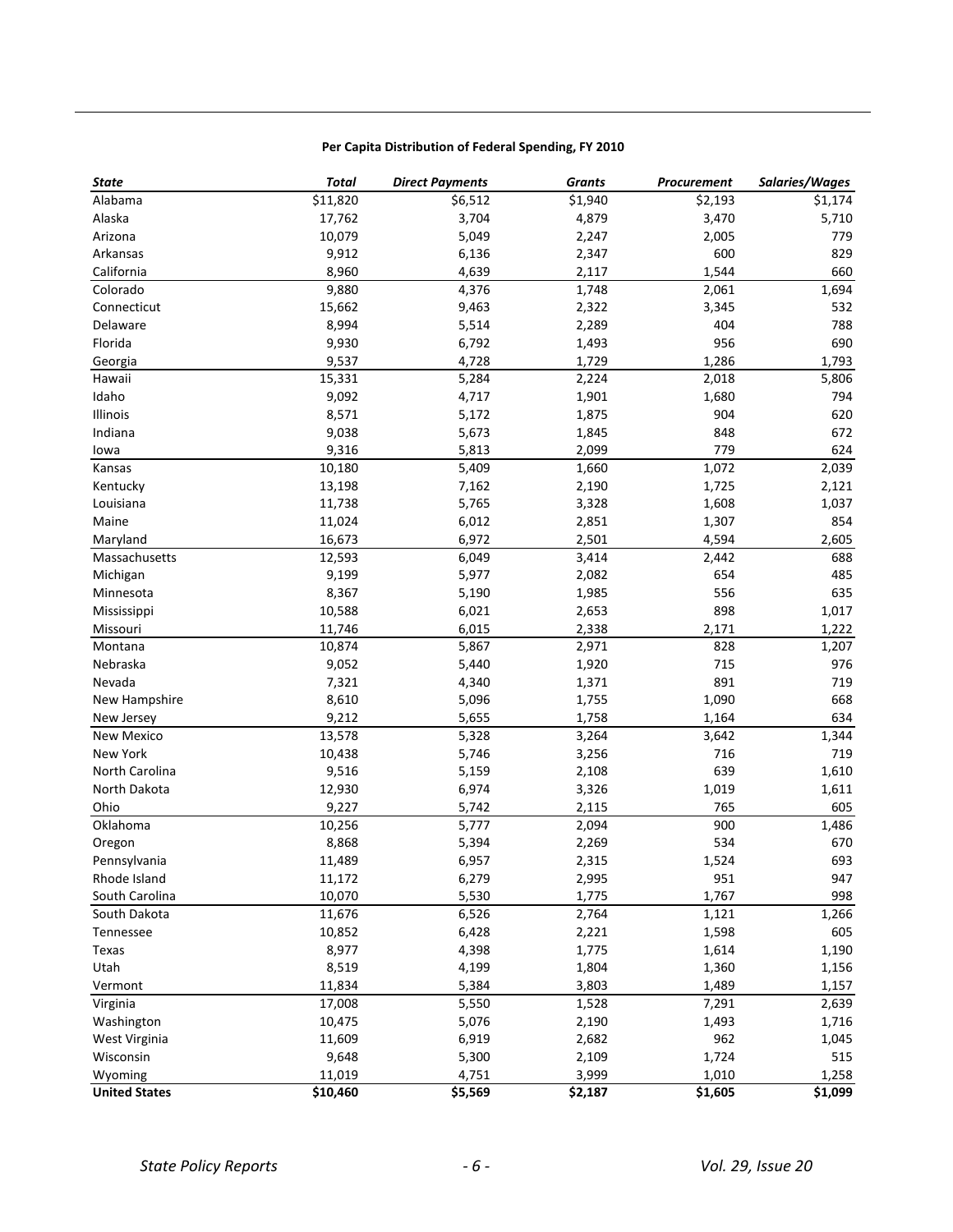It's easy to see that some states diverge from national averages, relying more heavily on one or two types of funding. For instance, 38.0% of federal spending in **New Hampshire** came in the form of retirement/disability payments, compared to the national average of 28.1%. **Connecticut** provides another example, where 42.3% of federal spending the state received was delivered as direct payments other than for retirement and disability (primarily consisting of Medicare benefits, unemployment compensation and nutrition assistance). **Wyoming** received more than 36.3% of its federal funding the form of grants. In **Virginia**, 42.9% of federal spending was related to federal procurement contracts. Finally, **Hawaii** led the salaries and wages category; this type of federal spending constituted 37.9% of its total federal funding.

The following graph shows a decade of federal spending traceable to states in inflation-adjusted 2010 dollars. Real total federal funding increased 56.8% over the period. Each spending category grew every year with two exceptions: grant and procurement spending in FY 2010. Grant funding fell -5.4% and procurement spending fell -2.2% relative to FY 2009, due partly to reductions in ARRA funding and a troop reduction in Iraq.



**Real Growth in Federal Spending Traceable to States** (amounts in billions; 2010 dollars)

Procurement spending grew at the fastest rate since FY 2000, increasing 72.5%. This reflects increased federal emphasis on competitive contracting, the purchase of goods and services for homeland security, and the wars in Iraq and Afghanistan.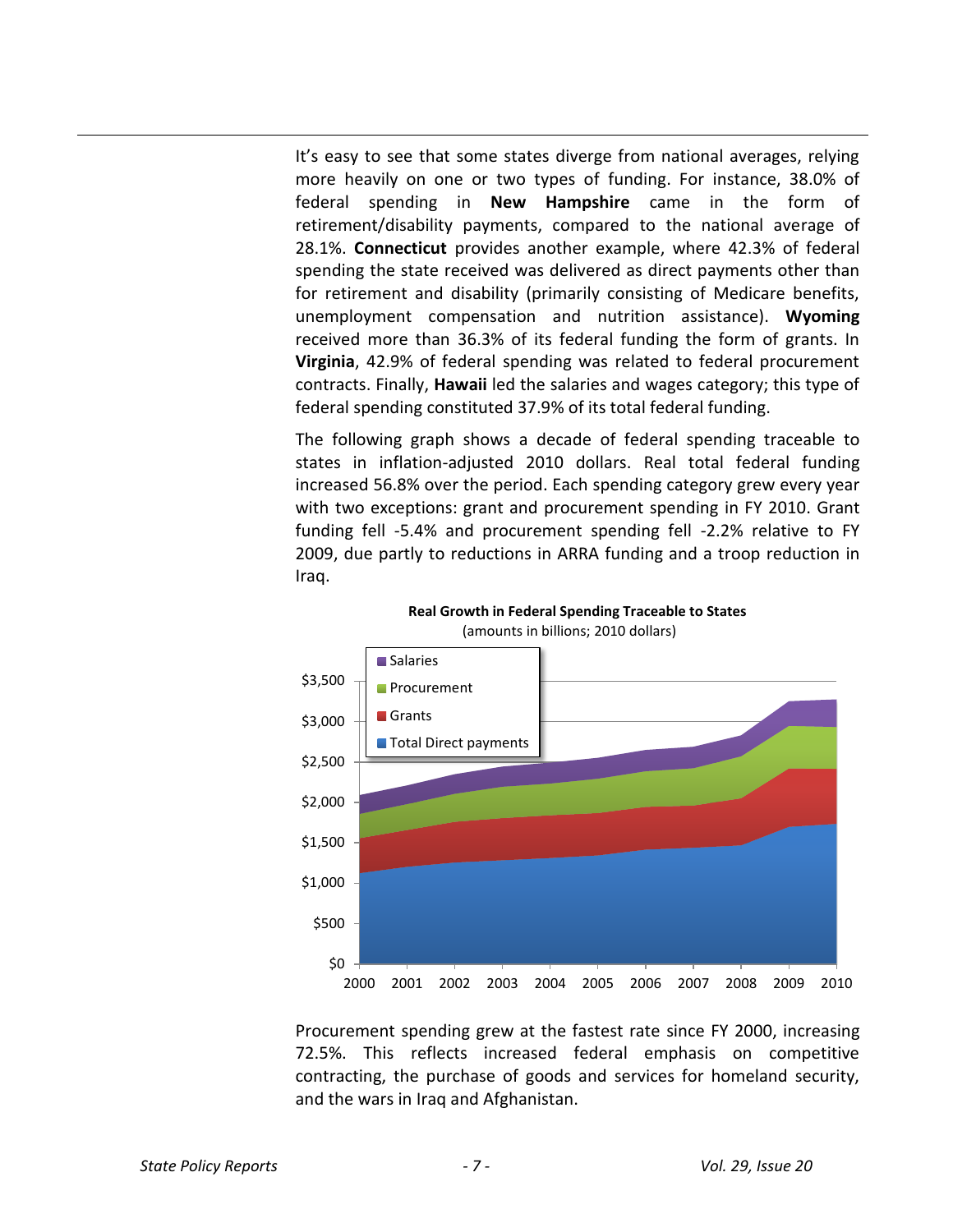In addition, grant spending rose 57.8%, direct payments were up 54.3%, and salary and wage spending climbed 46.8%.

The next table lists the percent change in state per capita federal funding between FYs 2000-2010, adjusted for inflation. Total national per capita spending increased \$3,193 over this period, a 43.9% rise. Growth in direct payments accounted for almost half the change; however, per capita procurement spending grew at the fastest rate.

All states recorded per capita growth, with **Connecticut** far outstripping other states. However, Connecticut's federal spending growth largely reflects an unusual spike in FY 2010 Medicare prescription drug payments, which will be discussed further in the direct payments section.

Two trends emerge from these data. First, several of the states near the top of this list have considerable military and/or defense contracting presences, including **Connecticut**, **Kentucky**, **Wisconsin**, **Hawaii**, **Maryland**, **Michigan** and **Virginia**.

| Rank           | <b>State</b>         | Percent | Rank | <b>State</b>    | Percent |
|----------------|----------------------|---------|------|-----------------|---------|
| $\mathbf{1}$   | Connecticut          | 115.9%  | 26   | South Carolina  | 43.1%   |
| $\overline{2}$ | Kentucky             | 72.4    | 27   | Alabama         | 42.1    |
| 3              | Vermont              | 69.3    | 28   | New York        | 41.8    |
| 4              | Wisconsin            | 68.2    | 29   | Maine           | 41.4    |
| 5              | Hawaii               | 62.7    | 30   | Minnesota       | 41.4    |
| 6              | Louisiana            | 59.6    | 31   | West Virginia   | 41.3    |
| 7              | Maryland             | 54.7    | 32   | Arkansas        | 41.2    |
| 8              | Massachusetts        | 54.7    | 33   | New Jersey      | 40.9    |
| 9              | Michigan             | 54.2    | 34   | Delaware        | 40.6    |
| 10             | Virginia             | 51.6    | 35   | <b>Illinois</b> | 40.1    |
| 11             | Kansas               | 51.6    | 36   | Arizona         | 39.7    |
| 12             | Pennsylvania         | 51.2    | 37   | Texas           | 38.8    |
| 13             | Indiana              | 51.1    | 38   | California      | 36.4    |
| 14             | Utah                 | 49.7    | 39   | Oklahoma        | 35.6    |
| 15             | Alaska               | 47.7    | 40   | South Dakota    | 35.5    |
| 16             | Colorado             | 46.5    | 41   | Florida         | 35.1    |
| 17             | North Carolina       | 46.3    | 42   | New Mexico      | 34.8    |
| 18             | Iowa                 | 46.0    | 43   | Rhode Island    | 34.5    |
| 19             | Missouri             | 45.5    | 44   | Nevada          | 34.0    |
| 20             | Tennessee            | 45.3    | 45   | Wyoming         | 33.5    |
| 21             | Georgia              | 45.2    | 46   | Idaho           | 32.6    |
| 22             | New Hampshire        | 44.9    | 47   | Montana         | 31.0    |
| 23             | Oregon               | 44.8    | 48   | Mississippi     | 29.6    |
| 24             | Ohio                 | 44.3    | 49   | Nebraska        | 27.3    |
|                | <b>United States</b> | 43.9    | 50   | North Dakota    | 25.1    |
| 25             | Washington           | 43.9    |      |                 |         |

**Percent Change in Real Per Capita Federal Spending FY 2000 to FY 2010**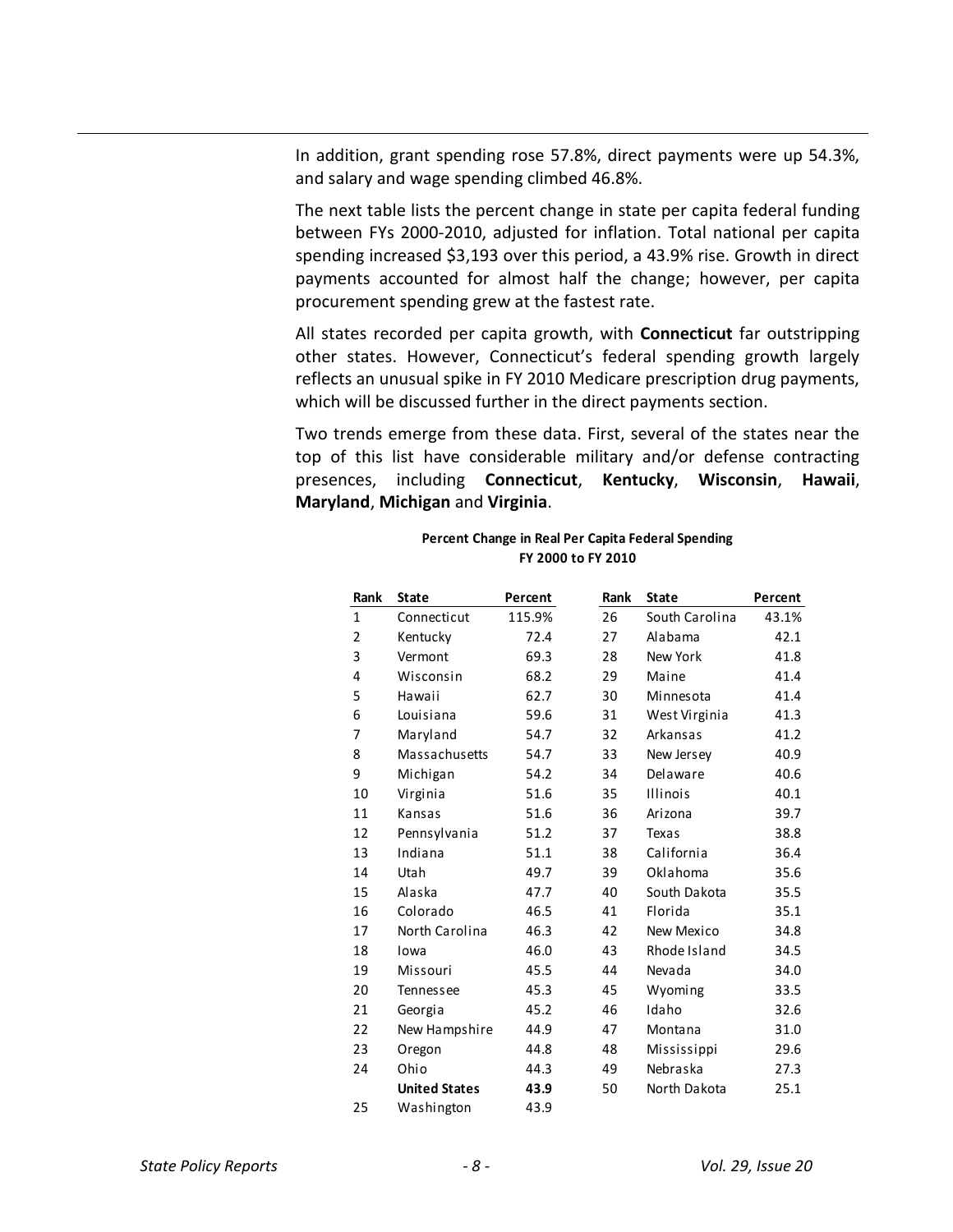New homeland security and defense-related spending accounted for a significant portion of the rapid growth in federal support in these states. Second, two other states near the top of this list, **Vermont** and **Massachusetts**, enacted significant health care reform in the last decade, resulting in higher federal reimbursements for health care.

# **Direct Payments**

Direct payments, or payments to individuals, are funds that go directly from the federal treasury to someone's bank account or mailbox. The most obvious of these is Social Security, but they also include federal retirement and disability payments, veterans' benefits, Medicare, unemployment compensation, food stamps, housing assistance, farm payments and payments for the federal Earned Income Tax Credit.

The next table shows the per capita spending attributable to direct payments in each state in FY 2010. Of the total shown on page 4 (\$10,460), more than half was accounted for by direct payments. The range is wide, with top-ranking **Connecticut** receiving more than two-anda-half times per capita than bottom-ranking **Alaska**.

### **Per Capita Federal Spending on Direct Payments FY 2010**

| <b>Rank</b>  | <b>State</b>         | <b>Amount</b> | Rank | <b>State</b>      | Amount  |
|--------------|----------------------|---------------|------|-------------------|---------|
| $\mathbf{1}$ | Connecticut          | \$9,463       | 26   | Virginia          | \$5,550 |
| 2            | Kentucky             | 7,162         | 27   | South Carolina    | 5,530   |
| 3            | North Dakota         | 6,974         | 28   | Delaware          | 5,514   |
| 4            | Maryland             | 6,972         | 29   | Nebraska          | 5,440   |
| 5            | Pennsylvania         | 6,957         | 30   | Kansas            | 5,409   |
| 6            | West Virginia        | 6,919         | 31   | Oregon            | 5,394   |
| 7            | Florida              | 6,792         | 32   | Vermont           | 5,384   |
| 8            | South Dakota         | 6,526         | 33   | <b>New Mexico</b> | 5,328   |
| 9            | Alabama              | 6,512         | 34   | Wisconsin         | 5,300   |
| 10           | Tennessee            | 6,428         | 35   | Hawaii            | 5,284   |
| 11           | Rhode Island         | 6,279         | 36   | Minnesota         | 5,190   |
| 12           | Arkansas             | 6,136         | 37   | <b>Illinois</b>   | 5,172   |
| 13           | Massachusetts        | 6,049         | 38   | North Carolina    | 5,159   |
| 14           | Mississippi          | 6,021         | 39   | New Hampshire     | 5,096   |
| 15           | Missouri             | 6,015         | 40   | Washington        | 5,076   |
| 16           | Maine                | 6,012         | 41   | Arizona           | 5,049   |
| 17           | Michigan             | 5,977         | 42   | Wyoming           | 4,751   |
| 18           | Montana              | 5,867         | 43   | Georgia           | 4,728   |
| 19           | lowa                 | 5,813         | 44   | Idaho             | 4,717   |
| 20           | Oklahoma             | 5,777         | 45   | California        | 4,639   |
| 21           | Louisiana            | 5,765         | 46   | Texas             | 4,398   |
| 22           | <b>New York</b>      | 5,746         | 47   | Colorado          | 4,376   |
| 23           | Ohio                 | 5,742         | 48   | Nevada            | 4,340   |
| 24           | Indiana              | 5,673         | 49   | Utah              | 4,199   |
| 25           | New Jersey           | 5,655         | 50   | Alaska            | 3,704   |
|              | <b>United States</b> | 5,569         |      |                   |         |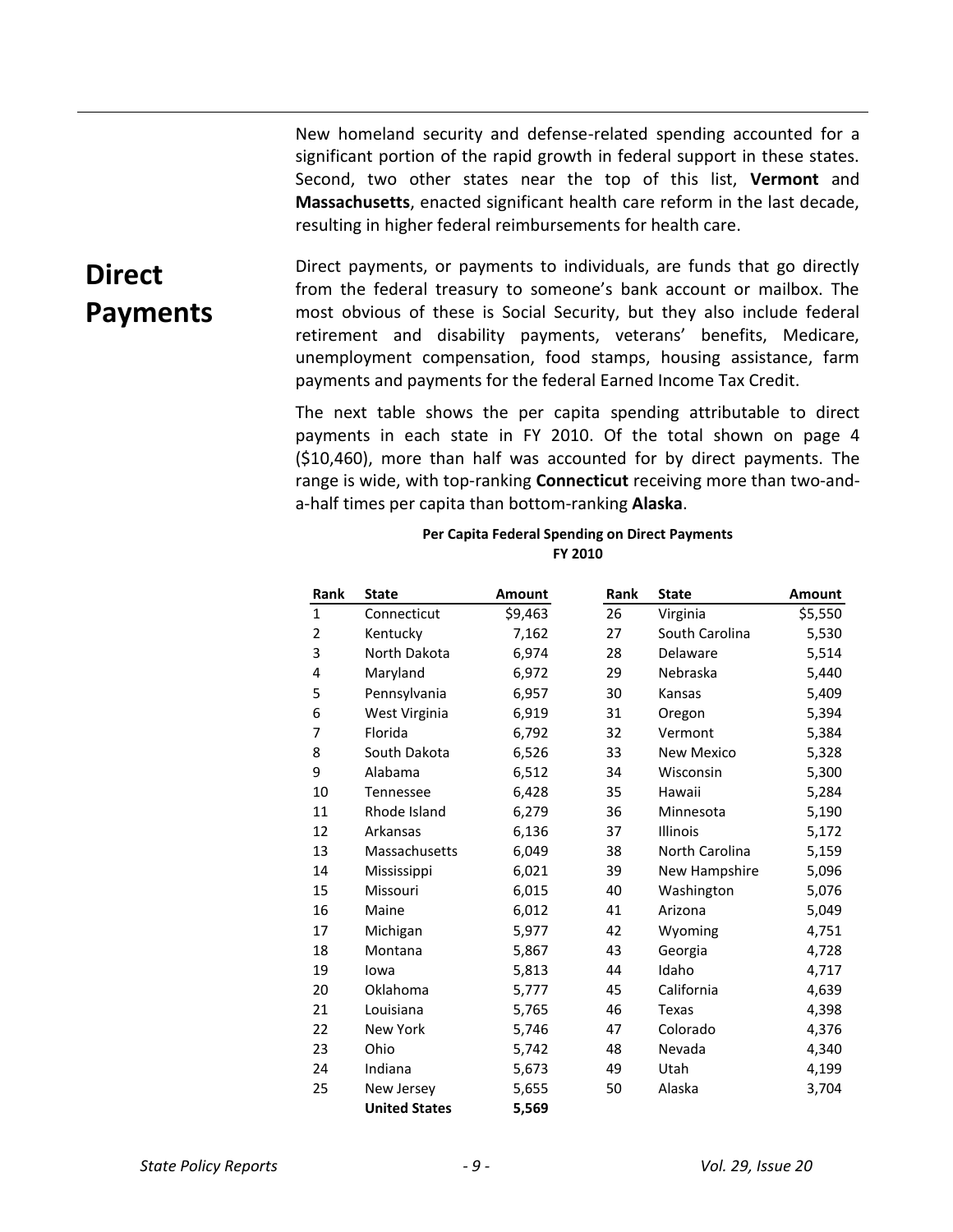States near the top of the table are often those from which young people have emigrated (leaving an elderly population that receives Social Security and Medicare benefits), or retiree destinations.

**Connecticut** and **Kentucky** leapt to the top of per capita direct payment spending in FY 2010, after ranking #29 and #17 in FY 2009. According to the CFFR, both states benefited from very large increases in payments for Medicare prescription drug coverage. In fact, such payments account for a substantial portion of total direct payments in many of the states near the top of this list, including **Maryland**, **Pennsylvania**, **Florida** and **Tennessee**. (Last year's report showed **Hawaii** and **Kansas** experiencing similar jumps in prescription drug payments, which returned to more typical levels in FY 2010.) These large fluctuations in the Medicare prescription drug program may stem from data reporting issues rather than extraordinary increases or decreases in funding.

**North Dakota** and **South Dakota** benefit from agricultural subsidies. **West Virginia** and **Alabama** are in the top 10 because their per capita Social Security payments are among the highest in the nation.

The next table lists the percent change in inflation-adjusted per capita direct payments from FY 2000 to FY 2010.

| Rank           | <b>State</b>         | Percent | Rank | <b>State</b>     | Percent |
|----------------|----------------------|---------|------|------------------|---------|
| $\mathbf{1}$   | Connecticut          | 123.5%  | 26   | West Virginia    | 33.1%   |
| $\overline{2}$ | Kentucky             | 60.0    | 27   | <b>Louisiana</b> | 33.0    |
| 3              | Maryland             | 58.1    | 28   | Colorado         | 32.8    |
| 4              | Utah                 | 55.2    | 29   | North Carolina   | 32.5    |
| 5              | Tennessee            | 50.9    | 30   | Georgia          | 32.1    |
| 6              | Michigan             | 50.3    | 31   | Washington       | 31.7    |
| 7              | Vermont              | 44.5    | 32   | Idaho            | 31.6    |
| 8              | Indiana              | 41.8    | 33   | <b>Illinois</b>  | 31.5    |
| 9              | Minnesota            | 41.5    | 34   | Missouri         | 31.2    |
| 10             | Pennsylvania         | 41.0    | 35   | California       | 30.8    |
| 11             | Wisconsin            | 40.5    | 36   | Virginia         | 30.7    |
| 12             | New Hampshire        | 39.3    | 37   | Kansas           | 30.6    |
| 13             | Oregon               | 38.9    | 38   | Rhode Island     | 30.1    |
| 14             | Alaska               | 38.7    | 39   | Oklahoma         | 29.7    |
| 15             | Ohio                 | 38.4    | 40   | Hawaii           | 27.7    |
| 16             | Maine                | 37.0    | 41   | Wyoming          | 27.2    |
| 17             | New Mexico           | 36.4    | 42   | Texas            | 27.0    |
|                | <b>United States</b> | 36.3    | 43   | Arkansas         | 26.0    |
| 18             | South Carolina       | 36.1    | 44   | Nevada           | 25.1    |
| 19             | Alabama              | 36.0    | 45   | Arizona          | 24.8    |
| 20             | New Jersey           | 35.5    | 46   | South Dakota     | 22.1    |
| 21             | lowa                 | 35.3    | 47   | Mississippi      | 21.4    |
| 22             | New York             | 34.6    | 48   | Montana          | 20.6    |
| 23             | Florida              | 34.2    | 49   | Nebraska         | 15.4    |
| 24             | Massachusetts        | 33.9    | 50   | North Dakota     | 7.5     |
| 25             | Delaware             | 33.8    |      |                  |         |

### **Percent Change in Real Per Capita Federal Spending on Direct Payments FY 2000 to FY 2010**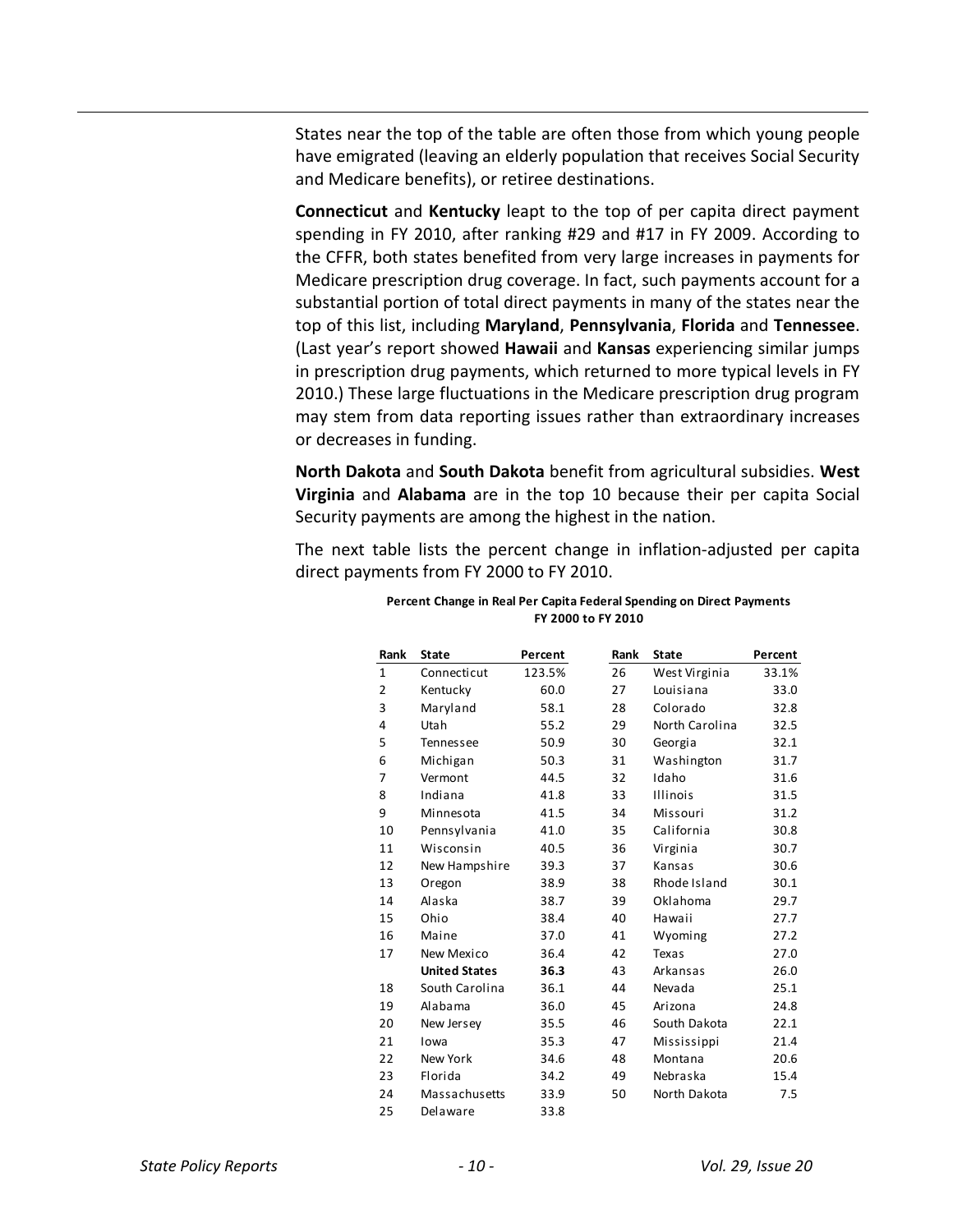National per capita federal spending on direct payments rose 36.3% from FY 2000 to FY 2010. Again, several states with the highest direct payments growth are those recorded as having received large Medicare prescription drug coverage payment increases in FY 2010. In addition, the table shows that direct payments in a number of midwestern states have grown particularly fast over the decade.

## **The Largest Components**

Social Security and Medicare are a large source of federal spending in the states, accounting for about 73% of total direct payments and 38% of total federal spending. The following graph displays the major components of federal direct payments, demonstrating the scale of Social Security and Medicare spending relative to other direct payments.



### **Direct Payments by Category in FY 2010**

**Total direct payments: \$1.733 trillion**

**Grants** Grants are the second-largest source of federal funds. ARRA continued to provide large funding increases for states and nongovernmental entities in FY 2010 in the form of new grants and increased support for existing programs. Many of the states with the highest federal grant spending in FY 2010 continued to be those with significant natural resources extracted from their public lands, especially when measured against relatively small populations (including **Alaska**, **Wyoming**, **Louisiana, North Dakota** and **New Mexico**). The table on the next page shows the detail.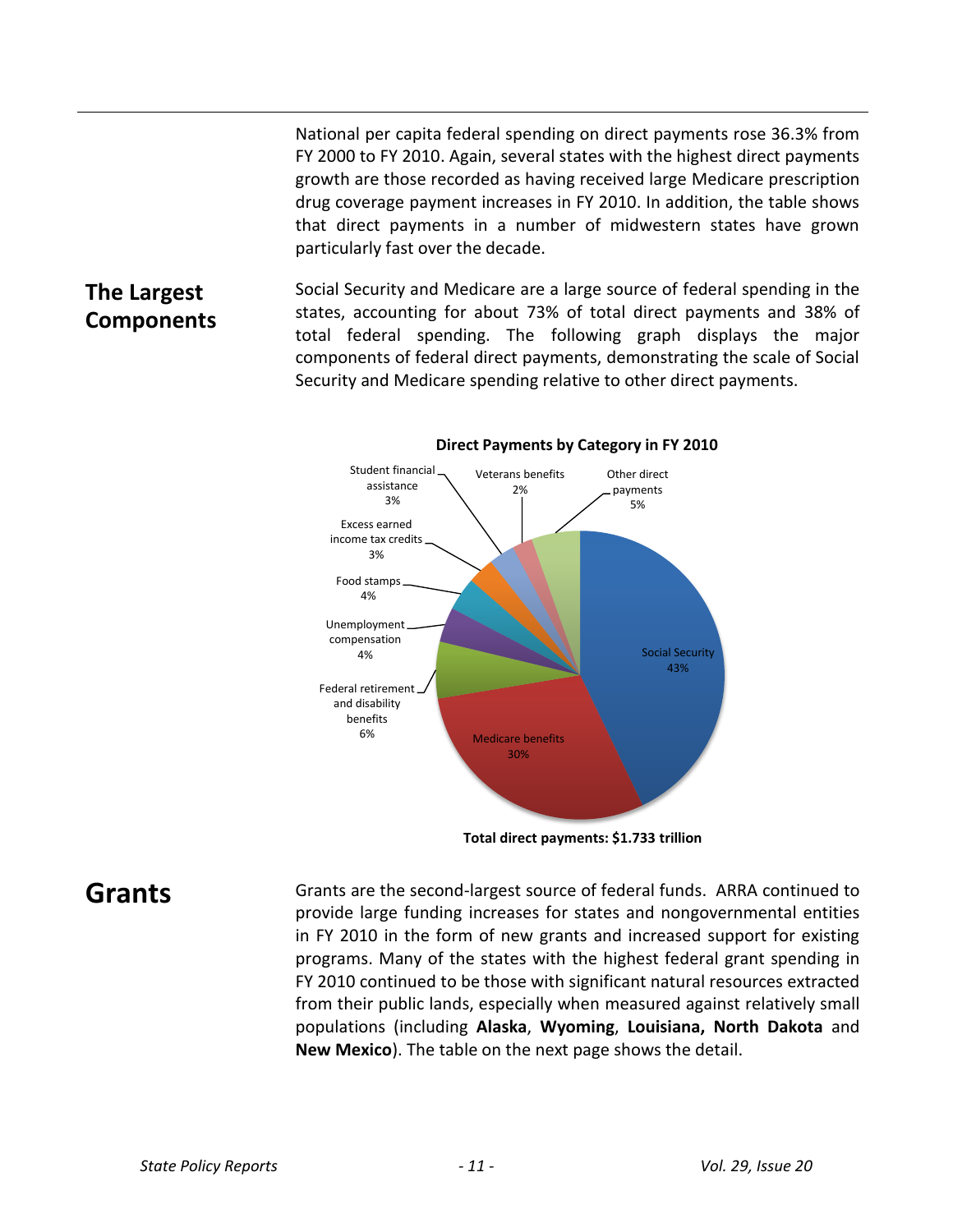**Alaska** maintains its hold on the top spot in per capita federal grants, while **Nevada** retains its long-standing #50 ranking.

Lest the table be used to assess states' "success" at maximizing federal funds, some caveats are necessary. First and foremost, how a state fares on the table is determined largely by 1) formula, 2) natural resources over which the state has little control and 3) how much a state chooses to spend on Medicaid. While there are hundreds of competitive grants for which states can and do compete, their value is small compared to the large formula grant programs for health care, education and transportation.

Second, states are not the only recipients of the funds included in the figures in the table. Funds that go directly or ultimately to local governments are included, as are funds that are awarded to nongovernmental entities.

| Rank           | <b>State</b>      | <b>Amount</b> | Rank | <b>State</b>         | Amount  |
|----------------|-------------------|---------------|------|----------------------|---------|
| $\mathbf{1}$   | Alaska            | \$4,879       |      | <b>United States</b> | \$2,187 |
| $\overline{2}$ | Wyoming           | 3,999         | 27   | California           | 2,117   |
| 3              | Vermont           | 3,803         | 28   | Ohio                 | 2,115   |
| 4              | Massachusetts     | 3,414         | 29   | Wisconsin            | 2,109   |
| 5              | Louisiana         | 3,328         | 30   | North Carolina       | 2,108   |
| 6              | North Dakota      | 3,326         | 31   | lowa                 | 2,099   |
| 7              | <b>New Mexico</b> | 3,264         | 32   | Oklahoma             | 2,094   |
| 8              | <b>New York</b>   | 3,256         | 33   | Michigan             | 2,082   |
| 9              | Rhode Island      | 2,995         | 34   | Minnesota            | 1,985   |
| 10             | Montana           | 2,971         | 35   | Alabama              | 1,940   |
| 11             | Maine             | 2,851         | 36   | Nebraska             | 1,920   |
| 12             | South Dakota      | 2,764         | 37   | Idaho                | 1,901   |
| 13             | West Virginia     | 2,682         | 38   | <b>Illinois</b>      | 1,875   |
| 14             | Mississippi       | 2,653         | 39   | Indiana              | 1,845   |
| 15             | Maryland          | 2,501         | 40   | Utah                 | 1,804   |
| 16             | Arkansas          | 2,347         | 41   | South Carolina       | 1,775   |
| 17             | Missouri          | 2,338         | 42   | Texas                | 1,775   |
| 18             | Connecticut       | 2,322         | 43   | New Jersey           | 1,758   |
| 19             | Pennsylvania      | 2,315         | 44   | New Hampshire        | 1,755   |
| 20             | Delaware          | 2,289         | 45   | Colorado             | 1,748   |
| 21             | Oregon            | 2,269         | 46   | Georgia              | 1,729   |
| 22             | Arizona           | 2,247         | 47   | Kansas               | 1,660   |
| 23             | Hawaii            | 2,224         | 48   | Virginia             | 1,528   |
| 24             | Tennessee         | 2,221         | 49   | Florida              | 1,493   |
| 25             | Washington        | 2,190         | 50   | Nevada               | 1,371   |
| 26             | Kentucky          | 2,190         |      |                      |         |

### **Per Capita Federal Spending on State & Local Grants\* FY 2010**

\*Includes grants to governmental and non-governmental entities.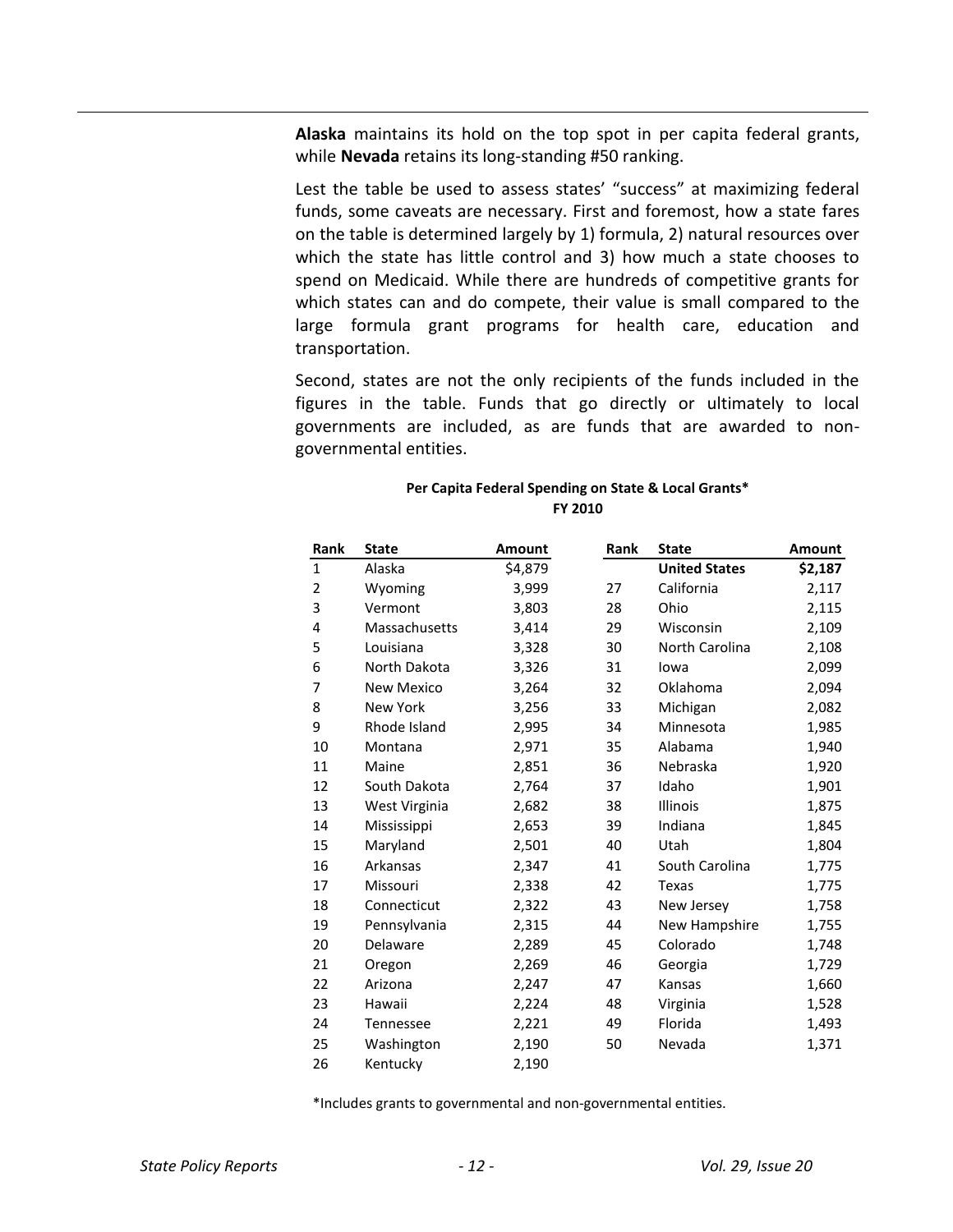Despite continued ARRA support for grant programs in FY 2010, total federal grant funding declined -5.4% in real terms compared to FY 2009, when grant funding peaked. Education, transportation, housing and homeland security grants fell the most substantially due to ARRA funding drop-offs.

The following table shows the inflation-adjusted change in per capita federal grant funding in each state compared to FY 2000. As shown, national per capita federal spending on grants rose 59.7% over the decade. **Vermont** and **Massachusetts** are notable in this category because both enacted health care expansions during the decade, which led to higher Medicaid caseloads and more federal grant funding. The growth in federal grants in **Louisiana** was largely driven by disaster relief funding. The higher levels of grant funding in these three states have pushed them close to the top of the percent change in overall federal per capita spending, shown on page 8.

| Rank         | <b>State</b>         | Percent | Rank | <b>State</b>   | Percent |
|--------------|----------------------|---------|------|----------------|---------|
| $\mathbf{1}$ | Louisiana            | 121.7%  | 26   | Rhode Island   | 57.6%   |
| 2            | Vermont              | 96.8    | 27   | North Carolina | 57.3    |
| 3            | Arizona              | 93.6    | 28   | California     | 57.0    |
| 4            | Massachusetts        | 88.8    | 29   | Tennessee      | 56.6    |
| 5            | Iowa                 | 78.8    | 30   | Florida        | 55.1    |
| 6            | Arkansas             | 78.4    | 31   | Connecticut    | 54.9    |
| 7            | Ohio                 | 77.8    | 32   | New Mexico     | 54.7    |
| 8            | Missouri             | 74.0    | 33   | New York       | 54.6    |
| 9            | Indiana              | 73.5    | 34   | Utah           | 54.2    |
| 10           | Wisconsin            | 70.0    | 35   | North Dakota   | 53.3    |
| 11           | Mississippi          | 69.5    | 36   | Idaho          | 53.0    |
| 12           | Delaware             | 69.1    | 37   | Wyoming        | 52.6    |
| 13           | Oregon               | 66.5    | 38   | Kansas         | 51.8    |
| 14           | Virginia             | 65.5    | 39   | Maryland       | 51.4    |
| 15           | Colorado             | 65.4    | 40   | South Dakota   | 51.4    |
| 16           | <b>Illinois</b>      | 63.8    | 41   | Nebraska       | 50.9    |
| 17           | Minnesota            | 62.3    | 42   | Kentucky       | 49.2    |
| 18           | Maine                | 62.3    | 43   | Georgia        | 48.7    |
| 19           | Michigan             | 61.7    | 44   | New Jersey     | 48.4    |
| 20           | Nevada               | 61.5    | 45   | Montana        | 43.7    |
| 21           | Pennsylvania         | 61.1    | 46   | Alabama        | 41.0    |
| 22           | Washington           | 60.7    | 47   | West Virginia  | 40.4    |
|              | <b>United States</b> | 59.7    | 48   | New Hampshire  | 38.4    |
| 23           | Texas                | 59.3    | 49   | South Carolina | 35.1    |
| 24           | Oklahoma             | 59.3    | 50   | Alaska         | 11.1    |
| 25           | Hawaii               | 57.9    |      |                |         |

### **Percent Change in Real Per Capita Federal Spending on Grants\* FY 2000 to FY 2010**

\*Includes grants to governmental and non-governmental entities.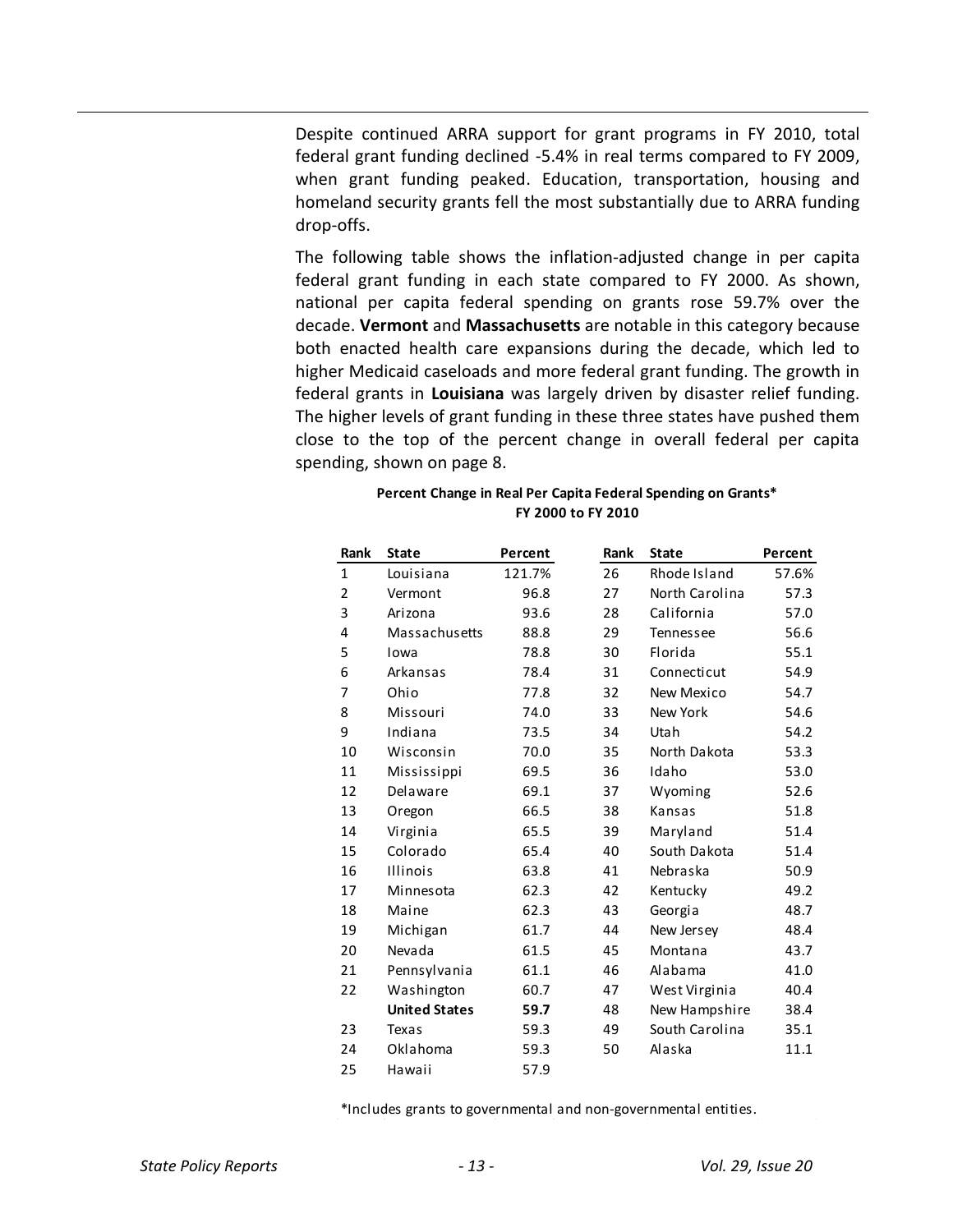**Medicaid** From FY 2000 to FY 2010, Medicaid grants to states averaged 37.9% of total federal grant spending. The following graph displays the growth in Medicaid grants relative to all other federal grants since FY 2000 in inflation-adjusted terms. As total grant spending spiked in FY 2009 under ARRA, Medicaid grants followed suit. However, while most ARRA grant funding declined in FY 2010, Medicaid grants continued to grow. During FY 2010, Medicaid grants made up 42.5% of total federal grant spending.



The sheer size of Medicaid can cause big shifts in how a state fares in its relationship with the federal government. While total Medicaid spending is on the rise, a given state could experience a smaller-than-average increase in federal spending if its federal Medicaid matching rate declines. Conversely, a state experiencing an increase in its federal matching rate could see a disproportionate rise in federal grants.

Compared to FY 2009, 25 states saw increases in their base federal Medicaid matching rates and 14 had reductions in FY 2010. **Michigan** recorded the largest base rate increase, while **Louisiana** registered the largest decrease.

However, ARRA provided significant additional funding for states in FYs 2009, 2010 and 2011. ARRA included a hold-harmless provision, a 6.2 percentage-point across-the-board matching rate increase and quarterly bonuses related to the change in a state's unemployment rate. As a result, all 50 states experienced increased federal matching rates in FY 2010.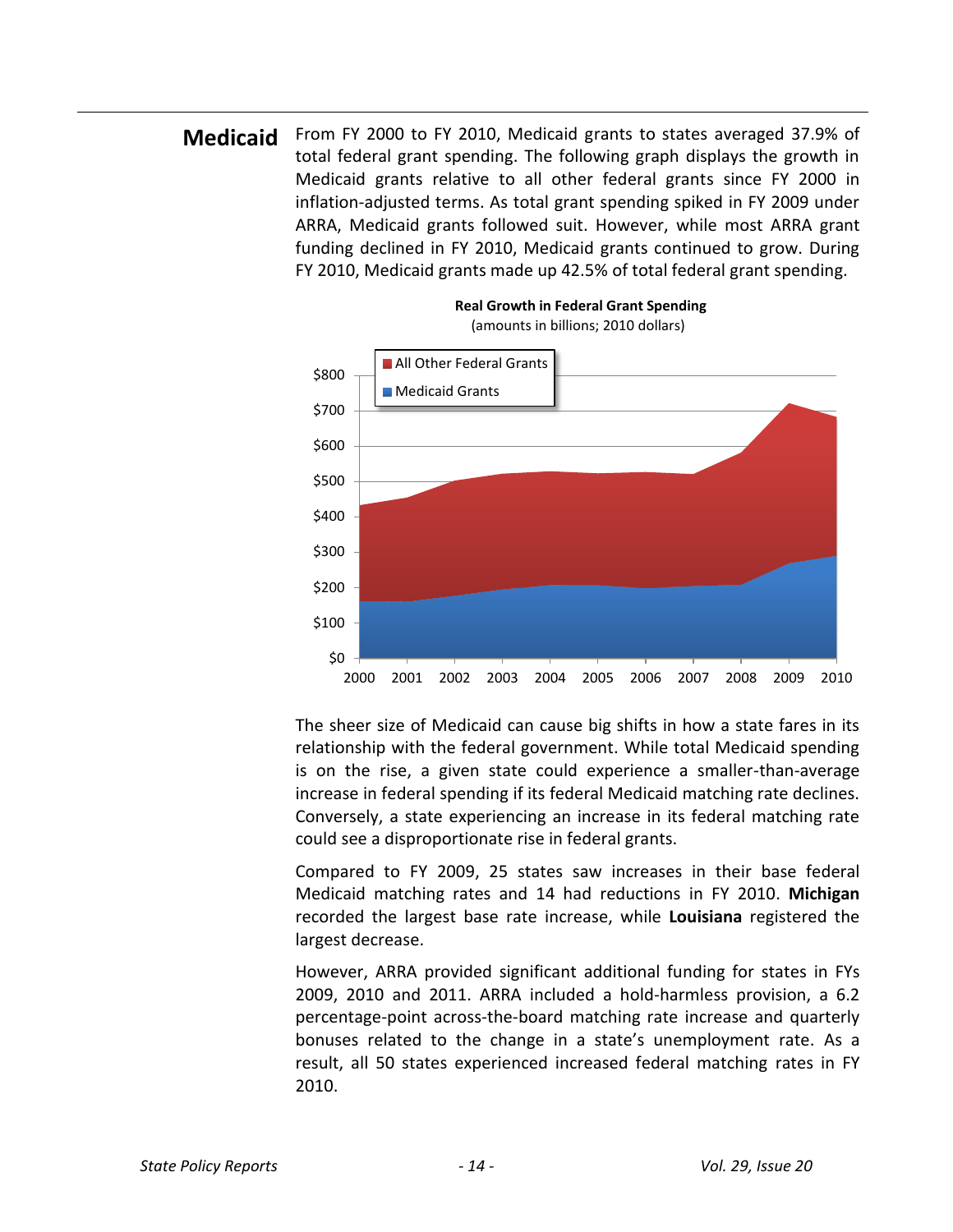Seventeen states benefited from the hold-harmless provision in FY 2010, with **Louisiana**, **Oklahoma**, **Nevada** and **Hawaii** seeing more than a two percentage-point gain. In addition, every state but **North Dakota** received a bonus based on high unemployment levels. Overall—including the base matching rate changes and ARRA's effects—the most significant rise in FY 2010 Medicaid matching rates relative to FY 2009 was seen in **Louisiana** and the smallest was in **North Dakota**.

The next table shows per capita Medicaid grants in FY 2010. It includes the federal share of all Medicaid program costs, as reported by the Centers for Medicare and Medicaid Services. For most states, Medicaid rankings approximate overall grant rankings, except those that receive extraordinary minerals payments or disaster assistance in a given year.

### **Per Capita Federal Medicaid Spending FY 2010**

| Rank         | <b>State</b>         | Amount  | Rank | <b>State</b>    | <b>Amount</b> |
|--------------|----------------------|---------|------|-----------------|---------------|
| $\mathbf{1}$ | New York             | \$1,749 | 26   | California      | \$823         |
| 2            | New Mexico           | 1,431   | 27   | Oregon          | 809           |
| 3            | Vermont              | 1,413   | 28   | Montana         | 805           |
| 4            | Maine                | 1,396   | 29   | Maryland        | 784           |
| 5            | Massachusetts        | 1,301   | 30   | North Dakota    | 783           |
| 6            | Mississippi          | 1,262   | 31   | Iowa            | 768           |
| 7            | Alaska               | 1,250   | 32   | <b>Illinois</b> | 764           |
| 8            | Rhode Island         | 1,240   | 33   | Idaho           | 762           |
| 9            | Louisiana            | 1,212   | 34   | New Jersey      | 755           |
| 10           | West Virginia        | 1,203   | 35   | South Dakota    | 754           |
| 11           | Arkansas             | 1,139   | 36   | Texas           | 753           |
| 12           | Arizona              | 1,091   | 37   | Alabama         | 751           |
| 13           | Kentucky             | 1,078   | 38   | Hawaii          | 751           |
| 14           | Missouri             | 1,022   | 39   | Indiana         | 736           |
| 15           | Pennsylvania         | 999     | 40   | Nebraska        | 693           |
| 16           | Ohio                 | 967     | 41   | Washington      | 674           |
| 17           | Connecticut          | 958     | 42   | Florida         | 657           |
| 18           | Minnesota            | 949     | 43   | Wyoming         | 656           |
| 19           | Delaware             | 911     | 44   | New Hampshire   | 651           |
|              | <b>United States</b> | 899     | 45   | Kansas          | 624           |
| 20           | Michigan             | 895     | 46   | Georgia         | 614           |
| 21           | Tennessee            | 885     | 47   | Virginia        | 529           |
| 22           | South Carolina       | 878     | 48   | Utah            | 508           |
| 23           | Oklahoma             | 877     | 49   | Colorado        | 491           |
| 24           | North Carolina       | 852     | 50   | Nevada          | 396           |
| 25           | Wisconsin            | 837     |      |                 |               |
|              |                      |         |      |                 |               |

*Source: SPR analysis, based on Centers for Medicare and Medicaid Services and Census population counts*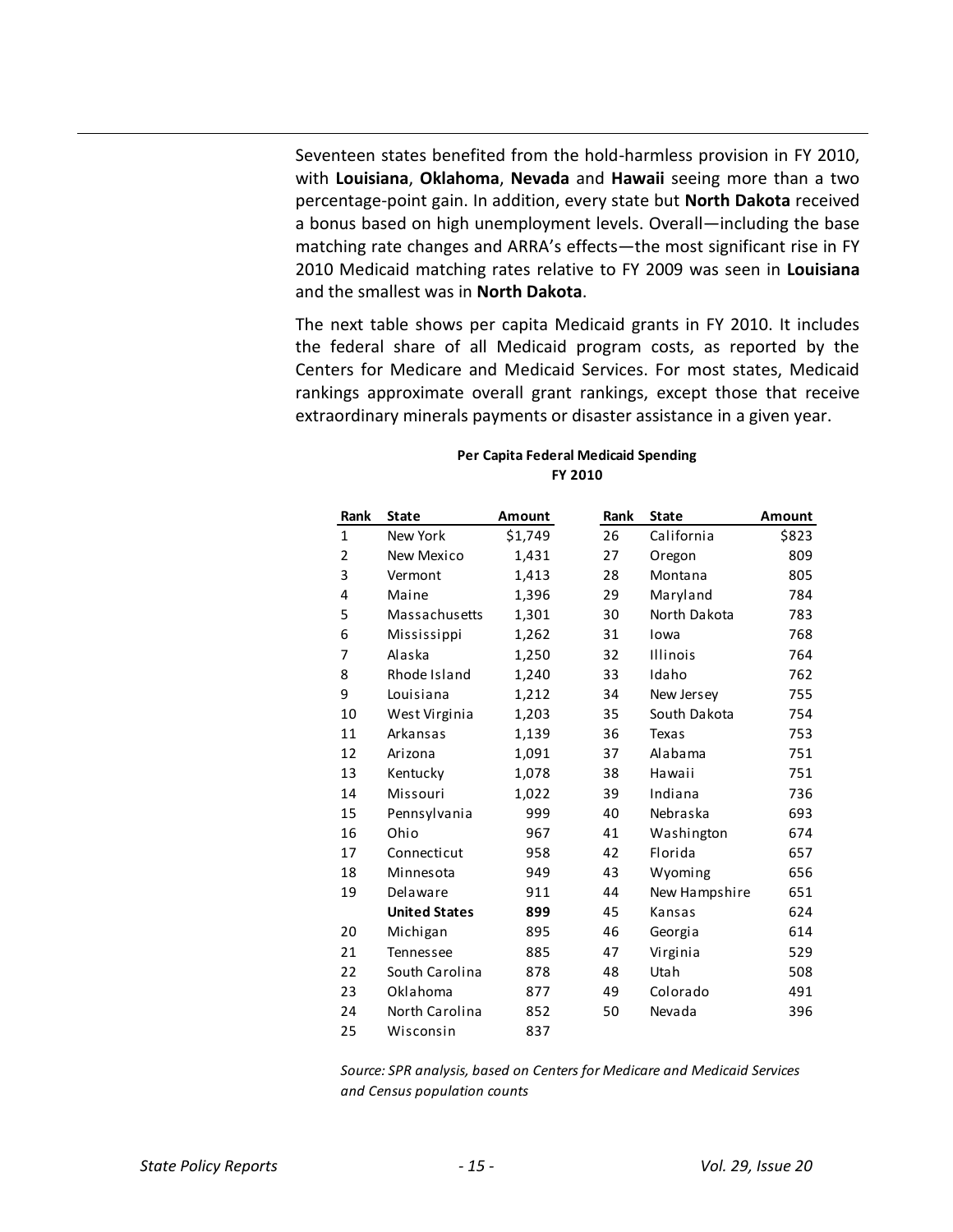**Procurement** The federal government is an enormous purchaser of goods and services. Procurement—especially for defense activities—has been the fastestgrowing category of federal spending since FY 2000, as shown on page 7. Wars in Iraq and Afghanistan, along with increased spending on homeland security have led to rapid growth in government contracting.

> The next table shows the distribution of procurement spending among states in FY 2010 on a per capita basis. Predictably, **Virginia** and **Maryland** are big winners; the government consultants and contractors who populate the Washington, DC, metro area receive billions in federal contracts each year.

| Rank         | <b>State</b>         | Amount  | Rank | <b>State</b>    | Amount  |
|--------------|----------------------|---------|------|-----------------|---------|
| $\mathbf{1}$ | Virginia             | \$7,291 | 26   | New Jersey      | \$1,164 |
| 2            | Maryland             | 4,594   | 27   | South Dakota    | 1,121   |
| 3            | <b>New Mexico</b>    | 3,642   | 28   | New Hampshire   | 1,090   |
| 4            | Alaska               | 3,470   | 29   | Kansas          | 1,072   |
| 5            | Connecticut          | 3,345   | 30   | North Dakota    | 1,019   |
| 6            | Massachusetts        | 2,442   | 31   | Wyoming         | 1,010   |
| 7            | Alabama              | 2,193   | 32   | West Virginia   | 962     |
| 8            | Missouri             | 2,171   | 33   | Florida         | 956     |
| 9            | Colorado             | 2,061   | 34   | Rhode Island    | 951     |
| 10           | Hawaii               | 2,018   | 35   | <b>Illinois</b> | 904     |
| 11           | Arizona              | 2,005   | 36   | Oklahoma        | 900     |
| 12           | South Carolina       | 1,767   | 37   | Mississippi     | 898     |
| 13           | Kentucky             | 1,725   | 38   | Nevada          | 891     |
| 14           | Wisconsin            | 1,724   | 39   | Indiana         | 848     |
| 15           | Idaho                | 1,680   | 40   | Montana         | 828     |
| 16           | Texas                | 1,614   | 41   | lowa            | 779     |
| 17           | Louisiana            | 1,608   | 42   | Ohio            | 765     |
|              | <b>United States</b> | 1,605   | 43   | <b>New York</b> | 716     |
| 18           | <b>Tennessee</b>     | 1,598   | 44   | Nebraska        | 715     |
| 19           | California           | 1,544   | 45   | Michigan        | 654     |
| 20           | Pennsylvania         | 1,524   | 46   | North Carolina  | 639     |
| 21           | Washington           | 1,493   | 47   | Arkansas        | 600     |
| 22           | Vermont              | 1,489   | 48   | Minnesota       | 556     |
| 23           | Utah                 | 1,360   | 49   | Oregon          | 534     |
| 24           | Maine                | 1,307   | 50   | Delaware        | 404     |
| 25           | Georgia              | 1,286   |      |                 |         |

### **Per Capita Federal Spending on Procurement FY 2010**

Among the states that do well in the procurement arena are those with ties to the defense and energy departments, including **New Mexico** (Los Alamos), **Connecticut** (United Technologies), **Massachusetts** (Raytheon) and **Missouri** (Boeing).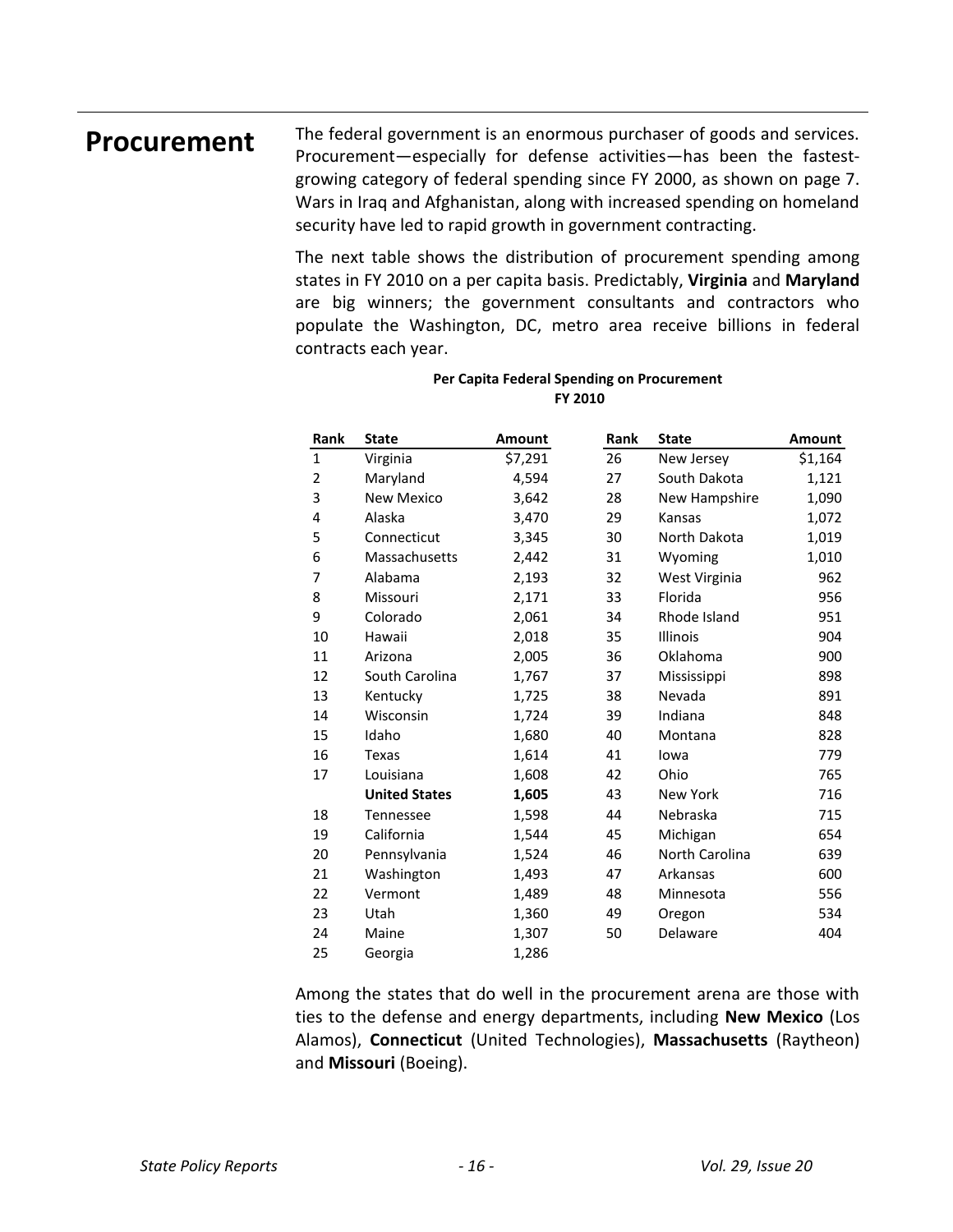The next table shows the inflation-adjusted change in per capita federal spending on procurement since FY 2000. National per capita federal spending for procurement rose 61.9% in the last 10 years. A number of the states near the top of the list, including **Wisconsin**, **Connecticut** and **Michigan**, experienced enough growth in federal procurement to lift their states' overall per capita federal spending levels to among the highest in the nation. All three states are home to major defense-related equipment production centers with which the Defense Department has contracted during the wars in Iraq and Afghanistan.

| Rank           | <b>State</b>    | Amount | Rank | <b>State</b>         | Amount |
|----------------|-----------------|--------|------|----------------------|--------|
| $\mathbf{1}$   |                 | 400.2% | 27   |                      | 63.0%  |
|                | Wisconsin       |        |      | Georgia              |        |
| 2              | Connecticut     | 233.5  |      | <b>United States</b> | 61.9   |
| 3              | South Dakota    | 139.3  | 28   | Iowa                 | 61.4   |
| 4              | Pennsylvania    | 135.2  | 29   | Colorado             | 61.0   |
| 5              | Vermont         | 123.7  | 30   | North Carolina       | 59.0   |
| 6              | <b>Illinois</b> | 121.8  | 31   | Missouri             | 58.5   |
| $\overline{7}$ | West Virginia   | 120.8  | 32   | New York             | 55.4   |
| 8              | North Dakota    | 117.2  | 33   | Alaska               | 55.0   |
| 9              | Michigan        | 116.4  | 34   | Arizona              | 53.7   |
| 10             | Arkansas        | 116.0  | 35   | California           | 53.3   |
| 11             | Montana         | 105.2  | 36   | Hawaii               | 51.1   |
| 12             | Massachusetts   | 103.9  | 37   | Utah                 | 50.2   |
| 13             | New Hampshire   | 103.6  | 38   | Maine                | 49.3   |
| 14             | South Carolina  | 101.8  | 39   | Washington           | 49.1   |
| 15             | Kentucky        | 100.5  | 40   | Ohio                 | 41.0   |
| 16             | Nebraska        | 99.0   | 41   | Florida              | 40.5   |
| 17             | Virginia        | 91.2   | 42   | Texas                | 40.1   |
| 18             | New Jersey      | 88.5   | 43   | Tennessee            | 37.6   |
| 19             | Indiana         | 85.8   | 44   | Rhode Island         | 34.9   |
| 20             | Louisiana       | 83.4   | 45   | Idaho                | 27.4   |
| 21             | Oregon          | 82.8   | 46   | New Mexico           | 26.6   |
| 22             | Maryland        | 82.2   | 47   | Oklahoma             | 26.4   |
| 23             | Kansas          | 75.6   | 48   | Wyoming              | 21.9   |
| 24             | Nevada          | 68.4   | 49   | Minnesota            | 3.4    |
| 25             | Delaware        | 67.3   | 50   | Mississippi          | 2.1    |
| 26             | Alabama         | 64.2   |      |                      |        |

### **Percent Change in Real Per Capita Federal Spending on Procurement FY 2000 to FY 2010**

# **Salaries and Wages**

The table on page 2 underscores the extent to which the federal government serves more of a check-writing function than an employment function. While direct payments to individuals represent more than half of total federal spending traceable to states, spending on salaries and wages represents just 10.5% of such spending.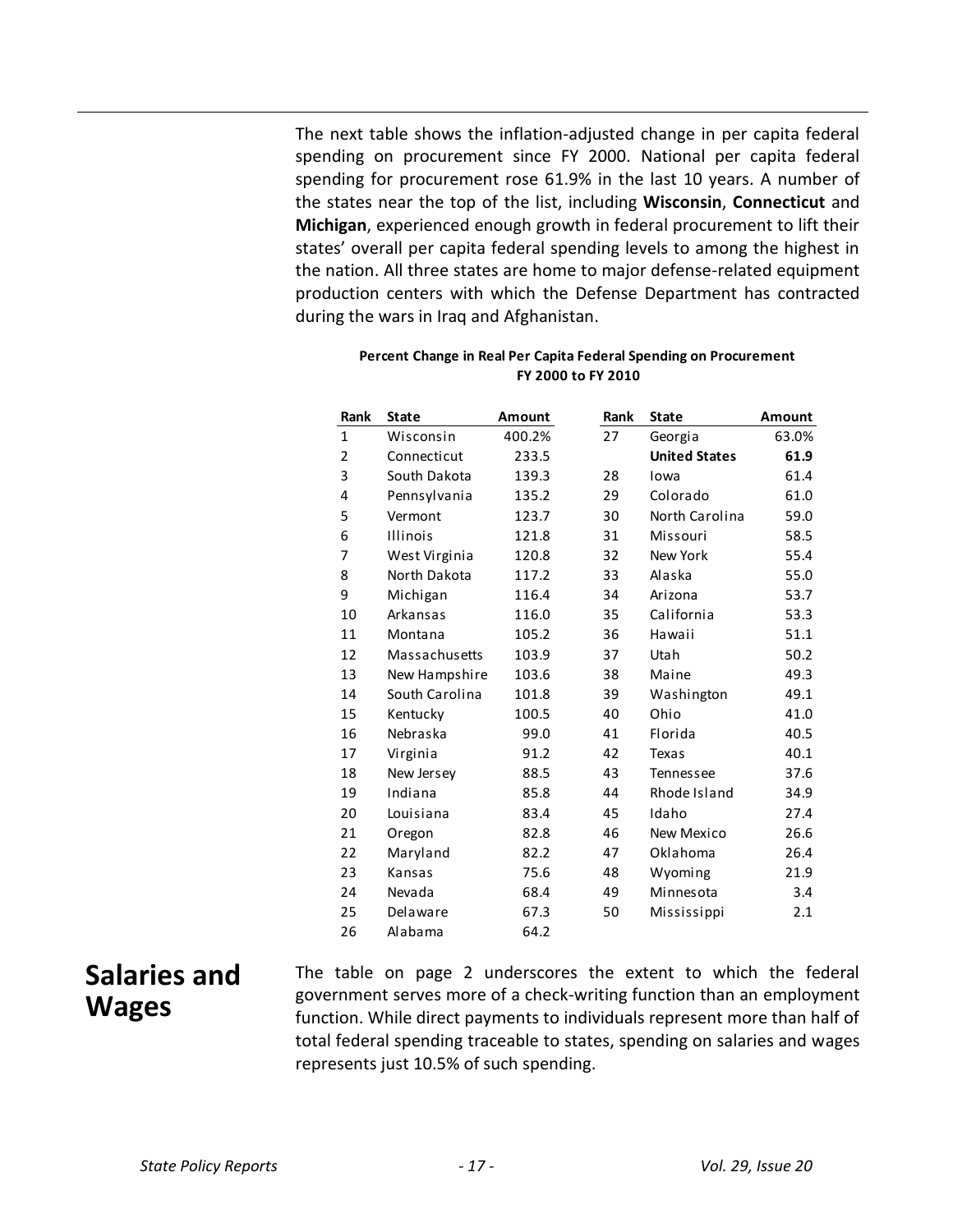Salaries and wages have been the slowest-growing component of federal spending over the last 10 years, even as a new cabinet-level department has been created (Homeland Security) and troop levels have increased to support two wars. This slow spending growth is likely to continue as a result of a federal employee pay freeze in effect through December 31, 2012. In part, the slow growth in federal spending on salaries and wages is explained by the strong growth in procurement spending. In the last several years, the federal government has moved toward competitive contracting when hiring employees. This holds down growth in direct spending for salaries and wages, while pushing up procurement spending.

As the next table shows, states that do well in this category are those with large amounts of federal land, large military bases and operations, other federal installations and close proximity to Washington, DC.

| Rank           | <b>State</b>         | Amount  | Rank | <b>State</b>    | Amount |
|----------------|----------------------|---------|------|-----------------|--------|
| $\mathbf{1}$   | Hawaii               | \$5,806 | 26   | Nebraska        | \$976  |
| $\overline{2}$ | Alaska               | 5,710   | 27   | Rhode Island    | 947    |
| 3              | Virginia             | 2,639   | 28   | Maine           | 854    |
| 4              | Maryland             | 2,605   | 29   | Arkansas        | 829    |
| 5              | Kentucky             | 2,121   | 30   | Idaho           | 794    |
| 6              | Kansas               | 2,039   | 31   | Delaware        | 788    |
| 7              | Georgia              | 1,793   | 32   | Arizona         | 779    |
| 8              | Washington           | 1,716   | 33   | <b>New York</b> | 719    |
| 9              | Colorado             | 1,694   | 34   | Nevada          | 719    |
| 10             | North Dakota         | 1,611   | 35   | Pennsylvania    | 693    |
| 11             | North Carolina       | 1,610   | 36   | Florida         | 690    |
| 12             | Oklahoma             | 1,486   | 37   | Massachusetts   | 688    |
| 13             | <b>New Mexico</b>    | 1,344   | 38   | Indiana         | 672    |
| 14             | South Dakota         | 1,266   | 39   | Oregon          | 670    |
| 15             | Wyoming              | 1,258   | 40   | New Hampshire   | 668    |
| 16             | Missouri             | 1,222   | 41   | California      | 660    |
| 17             | Montana              | 1,207   | 42   | Minnesota       | 635    |
| 18             | Texas                | 1,190   | 43   | New Jersey      | 634    |
| 19             | Alabama              | 1,174   | 44   | Iowa            | 624    |
| 20             | Vermont              | 1,157   | 45   | <b>Illinois</b> | 620    |
| 21             | Utah                 | 1,156   | 46   | Tennessee       | 605    |
|                | <b>United States</b> | 1,099   | 47   | Ohio            | 605    |
| 22             | West Virginia        | 1,045   | 48   | Connecticut     | 532    |
| 23             | Louisiana            | 1,037   | 49   | Wisconsin       | 515    |
| 24             | Mississippi          | 1,017   | 50   | Michigan        | 485    |
| 25             | South Carolina       | 998     |      |                 |        |

### **Per Capita Federal Spending on Salaries and Wages FY 2010**

The combination of extensive federal land holdings and a small underlying population assures a high ranking for **Hawaii**, **Alaska** and **North Dakota**.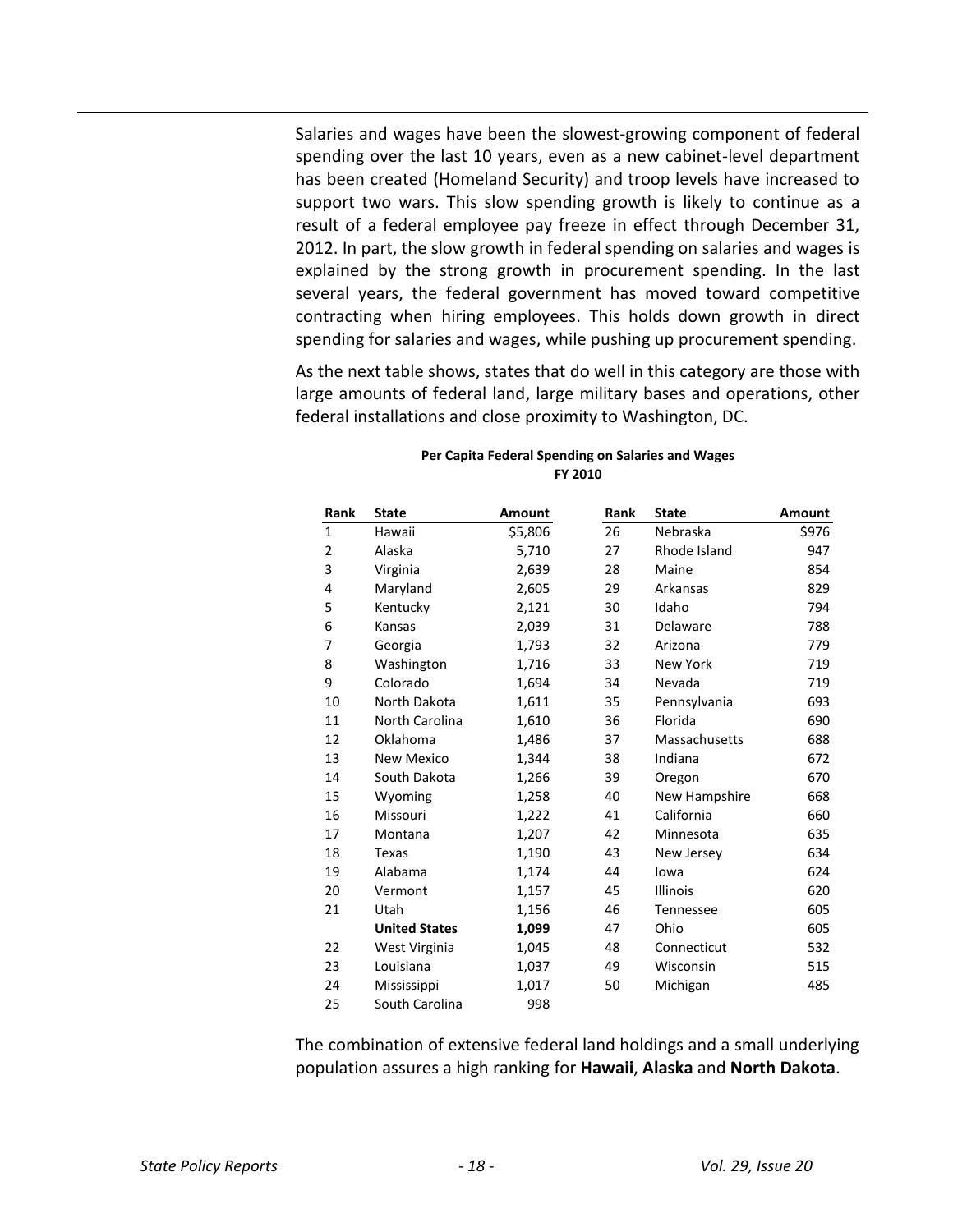Conversely, a number of midwestern and northeastern states have large populations without the other characteristics cited and, therefore, hold some of the lowest ranks on the table.

The next table shows inflation-adjusted per capita growth since FY 2000. While spending on salaries and wages has grown relatively slowly over this period, this spending shot up in **Kentucky**, **Kansas**, **Hawaii** and **Alaska**. Three states—**California**, **Illinois** and **Tennessee**—saw reductions in this component of federal spending over the decade.

Again, states with a significant military presence have experienced the largest increases in federal salary and wage spending. As the number of servicemen and women has increased in the last decade to support numerous oversees operations, spending on salaries and wages has risen accordingly. For instance, nearly all of the growth in salaries and wages in the top four states is being paid to military employees.

| Rank | <b>State</b>         | Amount | Rank | <b>State</b>    | <b>Amount</b> |
|------|----------------------|--------|------|-----------------|---------------|
| 1    | Kentucky             | 148.6% | 26   | South Carolina  | 27.5%         |
| 2    | Kansas               | 134.9  | 27   | Nebraska        | 27.5          |
| 3    | Hawaii               | 128.7  | 28   | Utah            | 27.2          |
| 4    | Alaska               | 109.6  | 29   | Montana         | 24.9          |
| 5    | North Carolina       | 85.2   | 30   | Michigan        | 21.9          |
| 6    | Vermont              | 73.6   | 31   | Pennsylvania    | 19.7          |
| 7    | Georgia              | 73.1   | 32   | Maryland        | 18.8          |
| 8    | Louisiana            | 61.8   | 33   | Virginia        | 18.2          |
| 9    | Washington           | 61.7   | 34   | Wyoming         | 17.7          |
| 10   | Texas                | 61.6   | 35   | Ohio            | 17.2          |
| 11   | Missouri             | 57.2   | 36   | Nevada          | 16.3          |
| 12   | West Virginia        | 55.0   | 37   | Delaware        | 15.7          |
| 13   | Colorado             | 52.0   | 38   | New Mexico      | 14.2          |
| 14   | Arkansas             | 48.6   | 39   | Oregon          | 14.1          |
| 15   | Indiana              | 46.5   | 40   | New Jersey      | 12.8          |
| 16   | Iowa                 | 46.0   | 41   | Massachusetts   | 11.8          |
| 17   | Alabama              | 43.6   | 42   | Idaho           | 11.6          |
| 18   | New Hampshire        | 38.6   | 43   | Maine           | 10.4          |
| 19   | Oklahoma             | 37.3   | 44   | Arizona         | 10.2          |
| 20   | New York             | 36.8   | 45   | Rhode Island    | 8.5           |
| 21   | Wisconsin            | 36.3   | 46   | Florida         | 7.0           |
|      | <b>United States</b> | 34.2   | 47   | Connecticut     | 2.6           |
| 22   | Mississippi          | 32.9   | 48   | California      | $-1.0$        |
| 23   | North Dakota         | 32.7   | 49   | <b>Illinois</b> | $-2.1$        |
| 24   | Minnesota            | 30.1   | 50   | Tennessee       | $-4.1$        |
| 25   | South Dakota         | 29.2   |      |                 |               |

**Percent Change in Real Per Capita Federal Spending on Salaries and Wages FY 2000 to FY 2010**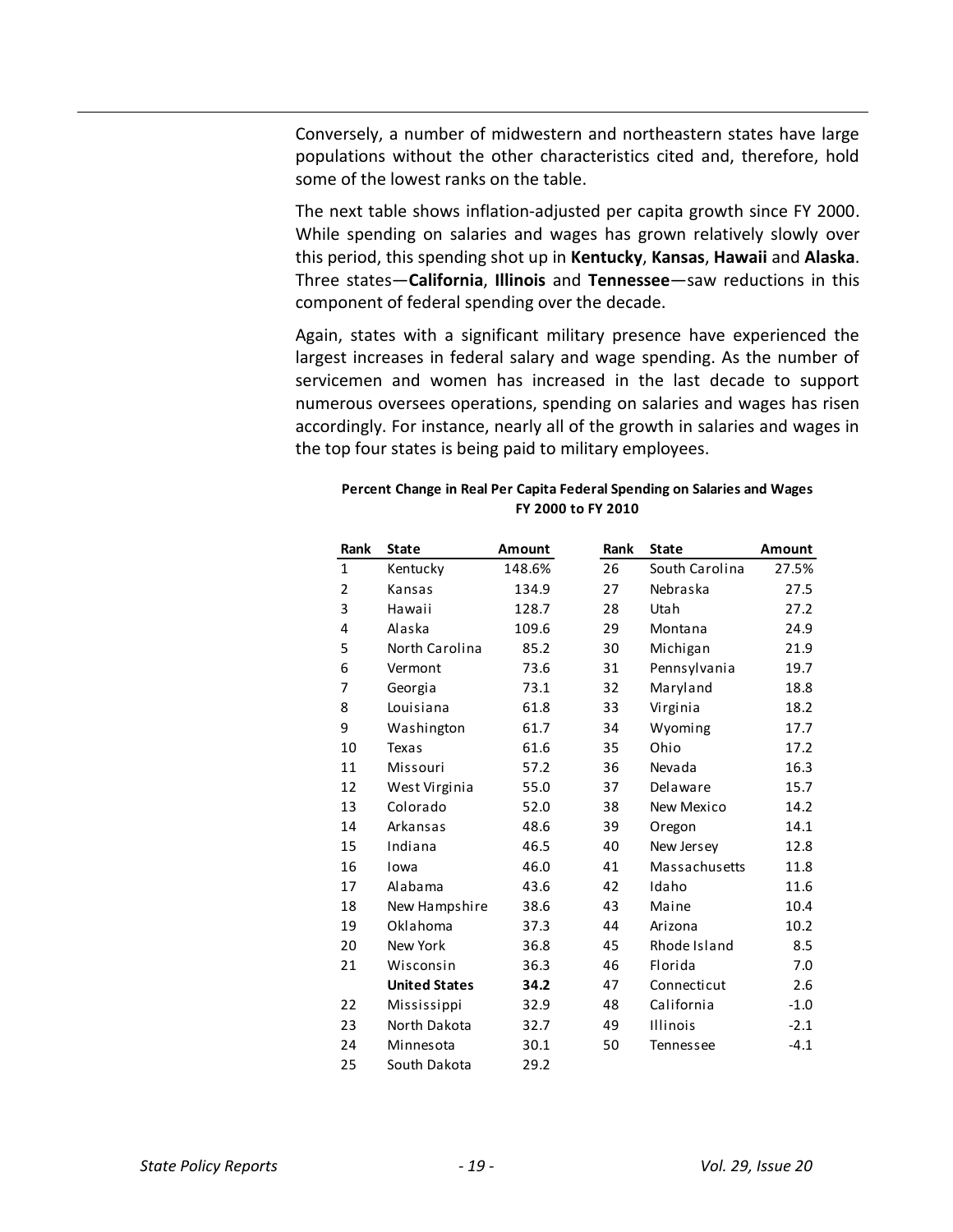**Looking Ahead** While direct payments make up the largest category of federal spending traceable to states, procurement spending growth has significantly outpaced other federal spending categories in percent terms over the decade from FY 2000 to FY 2010. States with military bases and defenserelated industries have experienced the most pronounced federal spending growth, in the form of both procurement contracts for militaryrelated activities and increased salary expenditures for higher military employment levels. Grant funding also contributed significantly to the growth in federal spending in some states over the past decade, most notably those that enacted health care expansions.

> With respect to their fiscal relationship with the federal government, states have traditionally focused on federal grant support. Grant funding has been considered the principal method through which states receive federal support. However, a changing landscape argues for a broader view.

> For instance, the Budget Control Act of 2011 (BCA) will have significant effects on states, including potential reductions in grants, defense-related procurement, Medicare payments and salaries. Moreover, uncertainty about the implementation of federal health care reform fosters uncertainty about future federal spending. Too, the recent federal credit rating downgrade poses threats to those states particularly exposed to the federal government, creating the potential for higher borrowing costs.

> In short, states find themselves closely attending to a wider array of fiscal connections with the federal government than in the past. With that in mind, it is important to understand the extent to which the federal government's role in state budgets and economies increased over the decade since FY 2000, and to prepare for a future where the federal government's role could be greatly diminished.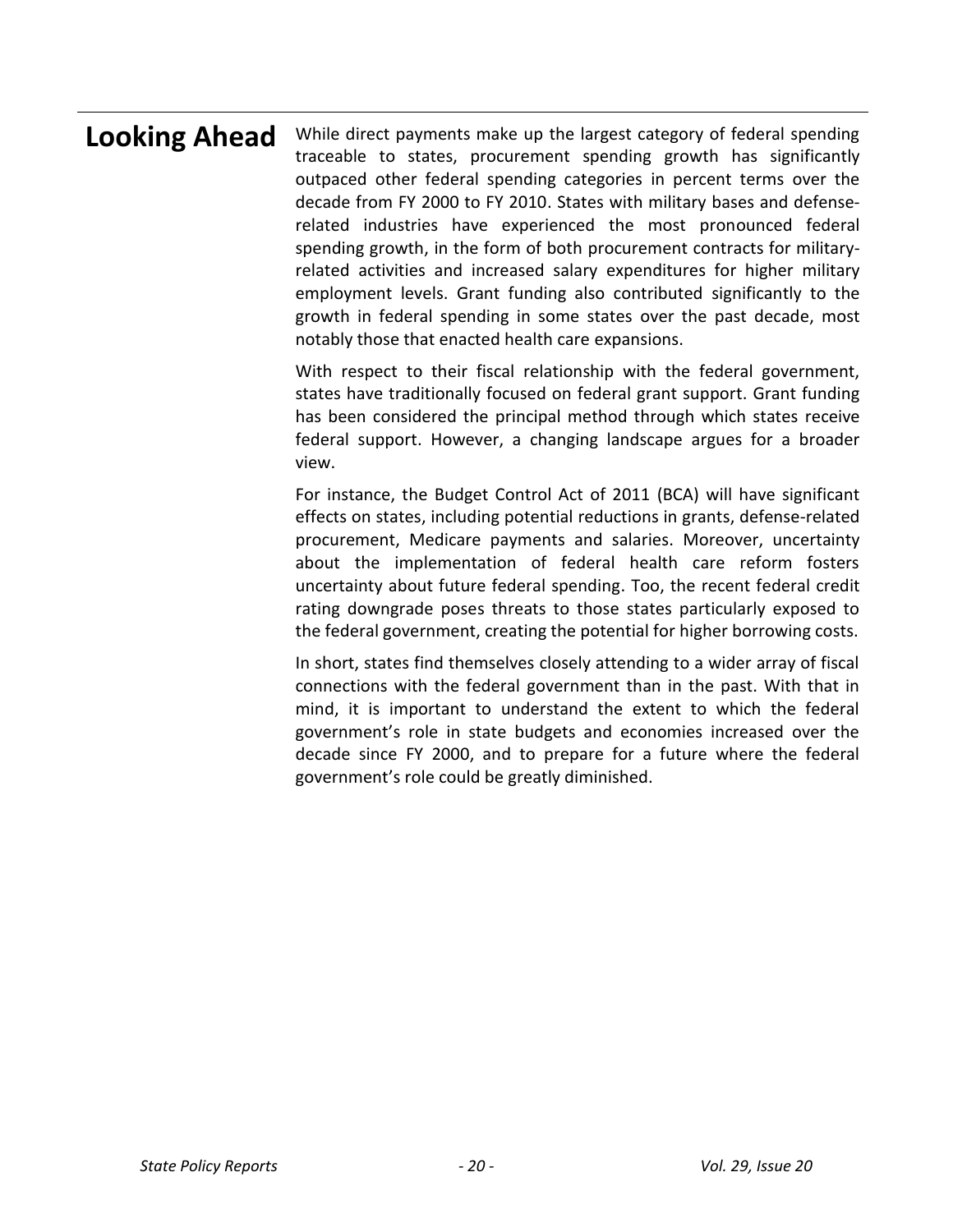# **Technical Notes**

**Federal Funding**. The census data used in this analysis come from the *Consolidated Federal Funds Report* (CFFR). It is available at the governments section of the census website, [www.census.gov.](http://www.census.gov/) Medicaid spending is from the Centers for Medicare and Medicaid Services (CMS).

*State Policy Reports* (ISSN #8750-6637) is published by Federal Funds Information for States (FFIS) at an annual subscription rate of \$420. Editor: Marcia Howard, 444 North Capitol Street, NW, Suite 642, Washington, DC 20001 (phone: 202-624-5848, fax: 202-624-7745, e-mail: [mhoward@ffis.org,](mailto:mhoward@sso.org) website: [www.ffis.org\)](http://www.ffis.org/). Contributing editor: Steven Pennington (202-624-8437, [spennington@ffis.org\)](mailto:spennington@ffis.org). For ordering and subscription services, contact Carol Ryder at FFIS (phone: 202-624-5849, e-mail: [ryder@ffis.org\)](mailto:cryder@ffis.org).